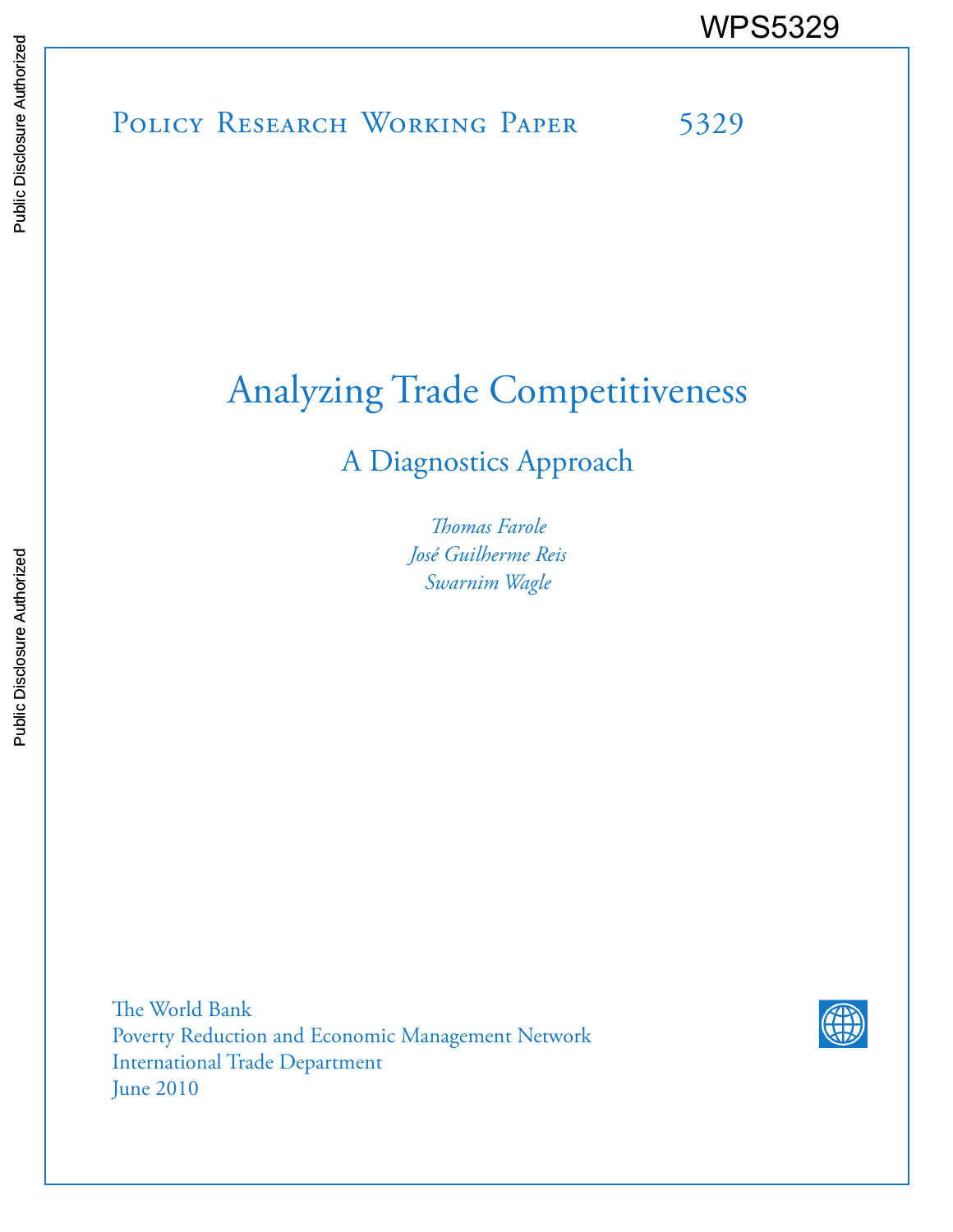# **Abstract**

Trade has proven to be a powerful engine of growth worldwide. But not all countries have benefited equally. Despite much effort to use trade policy to catalyze exports, many developing countries have failed to achieve successful, sustainable export and economic growth. Even with the benefit of preferential market access, many developing country exporters face a broad and diverse set of constraints that limit their potential to compete

in export markets. This paper discusses the concept of "competitiveness" with respect to trade and the various dimensions on which trade competitiveness might be assessed. It argues there is a need for a framework by which trade competitiveness can be assessed in a systematic way. Inspired by the "growth diagnostics" approach, it outlines a possible framework for assessing factors that facilitate or constrain trade competitiveness.

This paper—a product of the International Trade Department, Poverty Reduction and Economic Management Network—is part of a larger effort in the department to to understand the determinants of trade competitiveness and its implications for growth in developing countries. Policy Research Working Papers are also posted on the Web at http://econ.worldbank. org. The authors may be contacted at tfarole@worldbank.org, jreis@worldbank.org, and swagle@worldbank.org.

*The Policy Research Working Paper Series disseminates the findings of work in progress to encourage the exchange of ideas about development*  issues. An objective of the series is to get the findings out quickly, even if the presentations are less than fully polished. The papers carry the *names of the authors and should be cited accordingly. The findings, interpretations, and conclusions expressed in this paper are entirely those of the authors. They do not necessarily represent the views of the International Bank for Reconstruction and Development/World Bank and its affiliated organizations, or those of the Executive Directors of the World Bank or the governments they represent.*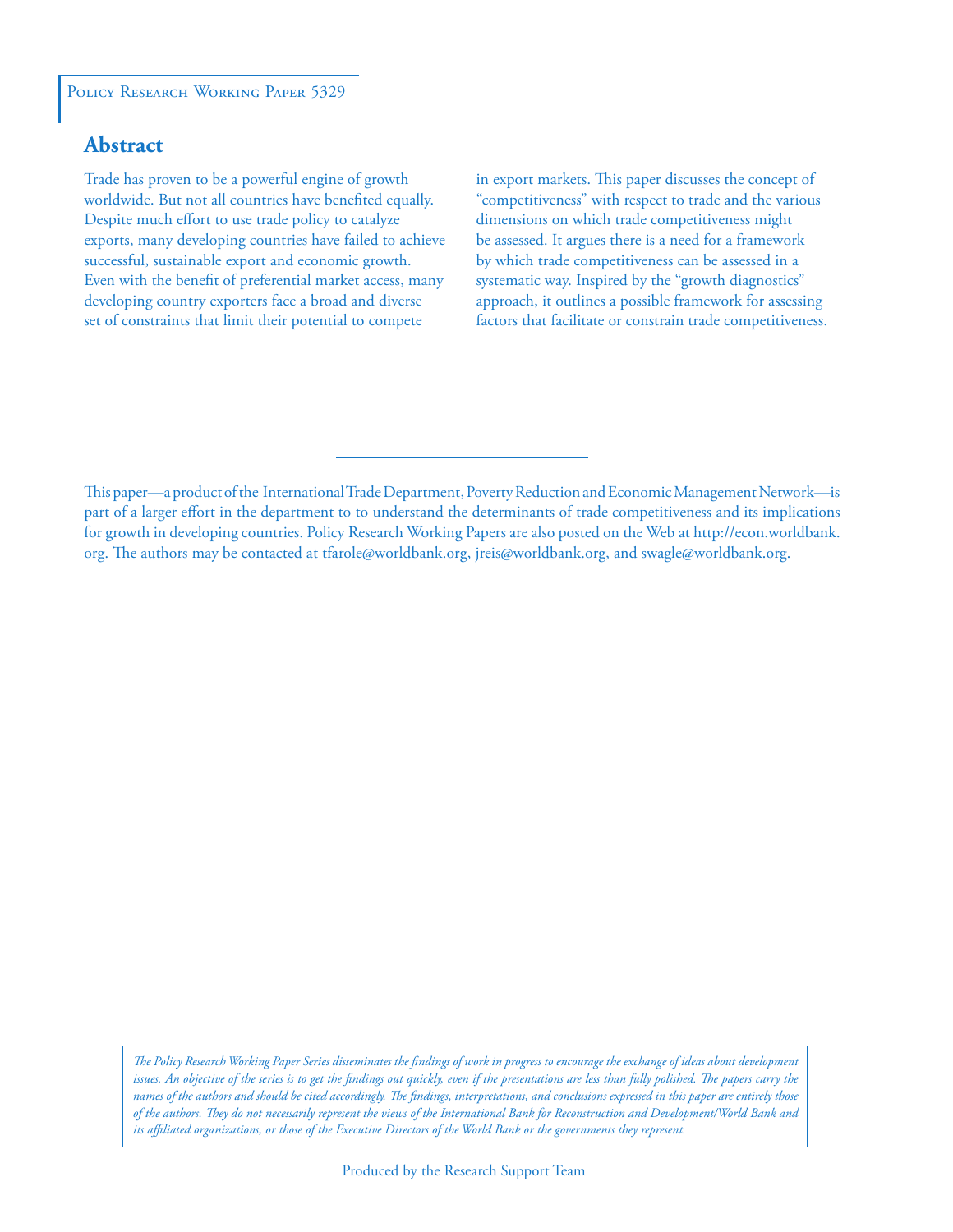# **Analyzing trade competitiveness: A diagnostics approach**

Thomas Farole, José Guilherme Reis and Swarnim Wagle<sup>1</sup>

*JEL Classification*: F10, F14, F23

*Keywords*: Trade, Exports, Export Restrictions, Competitiveness, Comparative Advantage, Competitive Advantage, Trade Facilitation

 $1$  The authors are, respectively, Senior Economist, Lead Economist, and ET Consultant in the World Bank International Trade Department. The paper benefited from the oversight and input of Bernard Hoekman and Mona Haddad. The authors would also like to thank Ana Paula Cusolito, Cornelia Staritz, Jean Francois Arvis, Najy Benhassine, Paulo Correa, Eric Manes, and Vincent Palmade for their helpful comments and suggestions on earlier versions of this paper. The views expressed in this paper are those of the authors and do not necessarily represent those of the World Bank or the International Trade Department.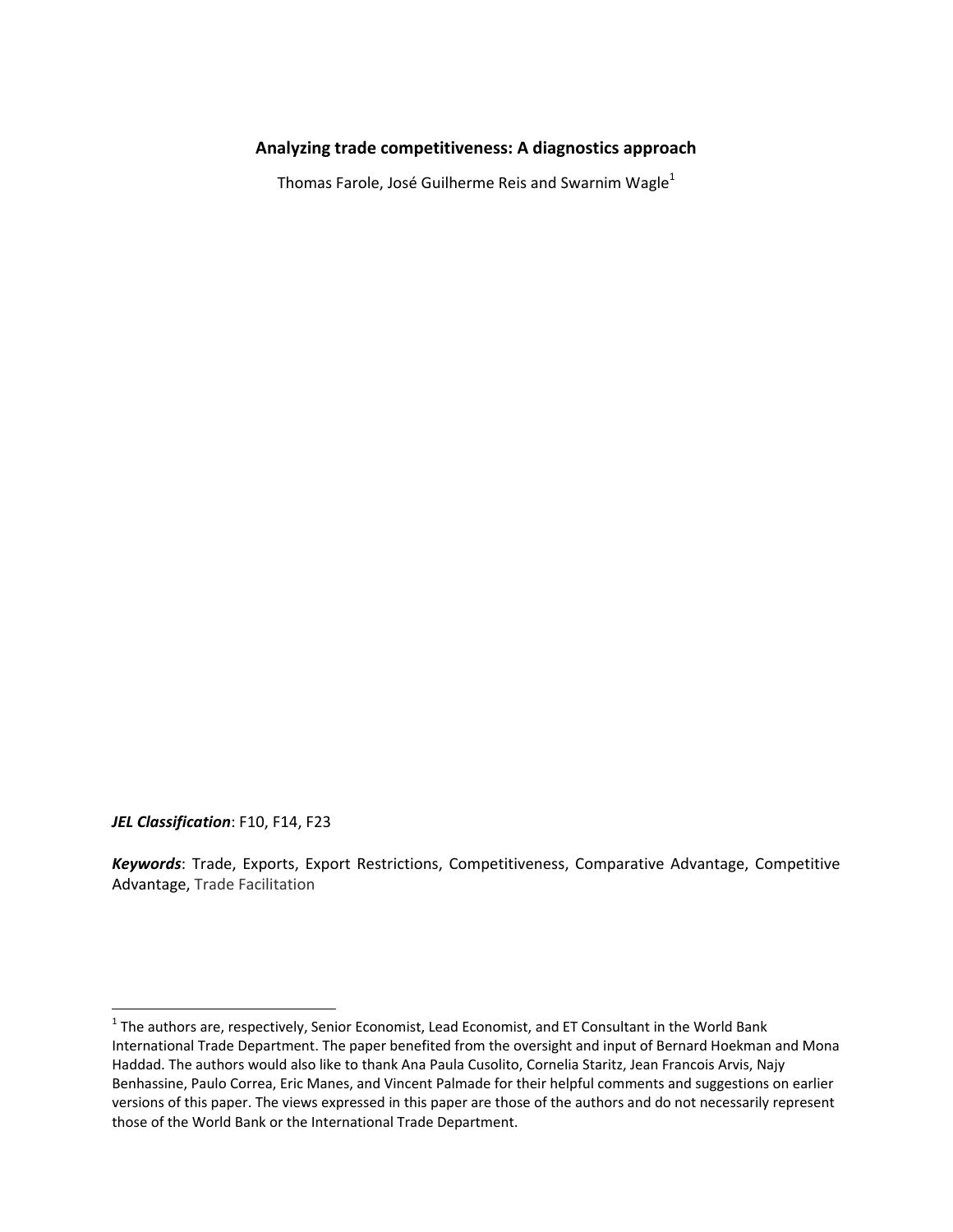#### **Trade and economic growth**

Despite the recent crisis in the global economy there remains a consensus on the positive relationship between trade and long-run economic growth. Many empirical studies show a strong correlation between a country's trade share and its economic growth performance (c.f. Edwards, 1992; Sachs & Warner, 1995; Frankel & Romer, 1999; Dollar & Kraay, 2004; Romalis, 2007). This relationship runs in both directions: the richer countries become the more they tend to trade; but more importantly, countries that engage in more trade grow richer more quickly. The East Asian experience of export‐led growth over the past three decades provides powerful real‐world evidence of the potential for trade to be an engine of growth and poverty reduction. Indeed, despite the steep declines in exports in highly open, export‐oriented East Asian economies during the recent crisis, growth appears to have rebounded more quickly and robustly than in less globally‐integrated regions.

The economic benefits of exporting have a long-established theoretical basis. Specifically these include static efficiency gains derived from exploiting comparative advantage and improved allocation of scarce resources, as well as dynamic gains in the more productive export sector engineered by higher competition, greater economies of scale, better capacity utilization, the dissemination of knowledge, and technological progress. For developing countries, exports are also a main source of hard currency necessary to finance import of capital goods, which are an important source of knowledge spillovers. The literature on heterogeneous firms also emphasizes that exporters on average are more productive, capital‐intensive, larger, and pay higher wages than non‐exporters (Bernard et al, 2007).Finally openness to imports also acts as a disciplining force on domestic markets, leading to lower cost, higher quality inputs for producers.

But not all trade contributes to sustainable, equitable growth to the same degree or in the same way. Overdependence on commodity exports, for example, can contribute to lower long‐run growth. And in the manufacturing sector, the phenomenon of "jobless growth" has been a particular concern: for instance, export-driven manufacturing output in East Asia increased by almost 180 percent in the 1990s, but the associated employment increased by only 3 percent (UNDP, 2005).Further, trade openness is in many countries associated with growing inter‐regional inequalities (Rodriguez‐Pose, 2010). This suggests that leveraging trade for broad‐based economic growth is no simple matter – some paths may be better than others and some countries more capable than others in achieving this.

What are the constraints that prevent countries from exploiting trade potential for long-term economic gain? Traditionally, the focus has been on reducing barriers to market access – through trade policy measures such as reducing tariffs and quotas, granting preferences, and broader liberalization efforts. But while these measures are necessary, they are likely to be insufficient. As Harrison and Rodríguez-Clare (2009) point out, the large body of trade research fails to find a significant correlation between tariffs on final goods and growth performance<sup>2</sup>. This may help to explain why much of the effort to catalyze exports in developing countries through trade policy has failed to deliver successful, sustainable export and economic growth. Even with the benefit of preferential market access, many developing

 $^2$  The only exception being for intermediate or capital goods, where a higher tariff is associated with lower growth.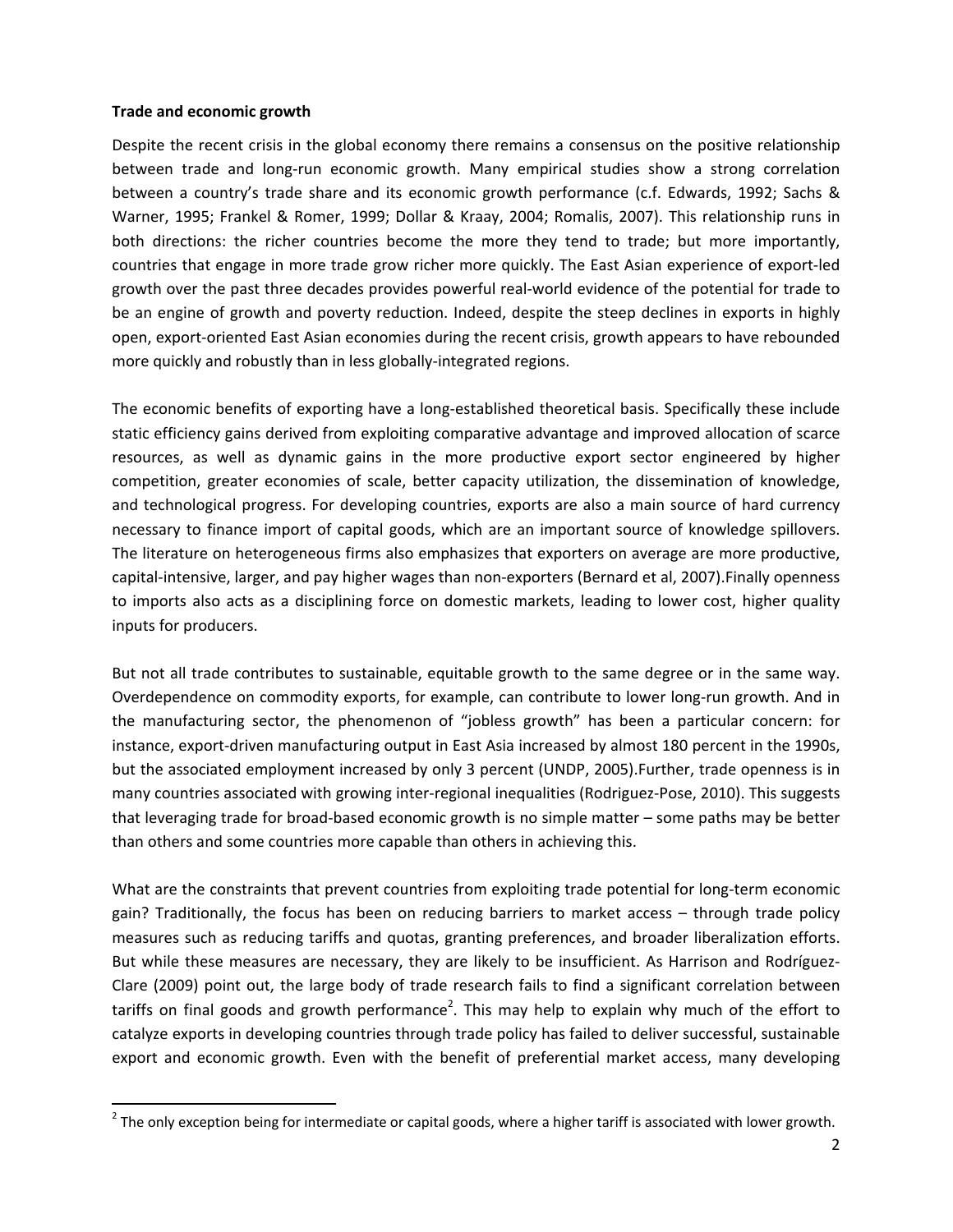country exporters are unable to compete in global markets. The barriers they face are many and diverse, including: macroeconomic policies which distort efficient market entry and competition; poor factor conditions (cost and skill of labor, cost of capital), poor infrastructure and backbone services, and transport and logistics inefficiencies that raise production and trade costs. Moreover, as Rodrik (2007) notes, information and coordination failures and underprovision of public goods – which prevent the exploitation of scale economies and other intra- and inter-industry externalities – are the rule, not the exception, in developing countries. In summary, the problem goes much deeper than simply market access, but encompasses a wide range of supply‐side factors that act as constraints to *export competitiveness*.

# **Competitiveness and productivity**

But what exactly is export competitiveness? The term "competitiveness" is used widely and is seemingly intuitive. But, in fact, it is conceptually vague and open to multiple interpretations. Many economists view competitiveness as something experienced only at the firm level, and dismiss notions of "national competitiveness" (Krugman, 1996), while others believe the lack of attention to broader national‐level notions of competitiveness has been a glaring failure of economic research and policy (Porter, 1990). While countries may not actually compete in global markets, locations clearly shape firm-level competitiveness (positively or negatively) through natural endowments, human capital, market access, institutions, and a host of other factors. Indeed, competitiveness is normally achieved by entrepreneurs exploiting sources of comparative advantage that are unique to a location. In an increasingly integrated economy where low transport and coordination costs allow firms substantial choice over where they locate, the notion of place‐based competitiveness is important. Moreover, while competitiveness is not necessarily a zero‐sum game (Ciampi, 1996; Krugman, 1996), in traded goods markets, relative competitiveness does matter.

The OECD's definition of competitiveness refers to a country's ability to sell goods (under free and fair conditions) in global markets *"…while simultaneously maintaining and expanding the real incomes of its people over the long term*" (OECD, 2005). While competitiveness is often observed through changes in global market shares, a country may mask underlying competitive weakness by manipulating exchange rates, for example through devaluations or by maintaining a weak currency (Boltho, 1996). It is also particularly difficult to aggregate global market shares to a national level, where the basket of exports will be in a constant state of flux – with some specific products experiencing declining share and others growing.

The most broadly accepted definition of aggregate national competitiveness is productivity – specifically *total factor productivity*. Fundamentally, productivity determines the rates of return on investment, which in aggregate determines long-run growth rates (Porter, 1990). The ability to generate greater output from any given supply of inputs is, of course, the most direct route to economic growth<sup>3</sup>. Numerous studies affirm the link between productivity and export growth (c.f. Kunst & Marin, 1989; Alcala & Ciccone, 2004). The relationship has been shown to be recursive, with trade itself raising

 $3$  It should be noted, however, that this assumes markets that are not distorted by policy (e.g. trade barriers). It also, crucially, assumes that the resources of an economy are fully utilized (Begg, 1999).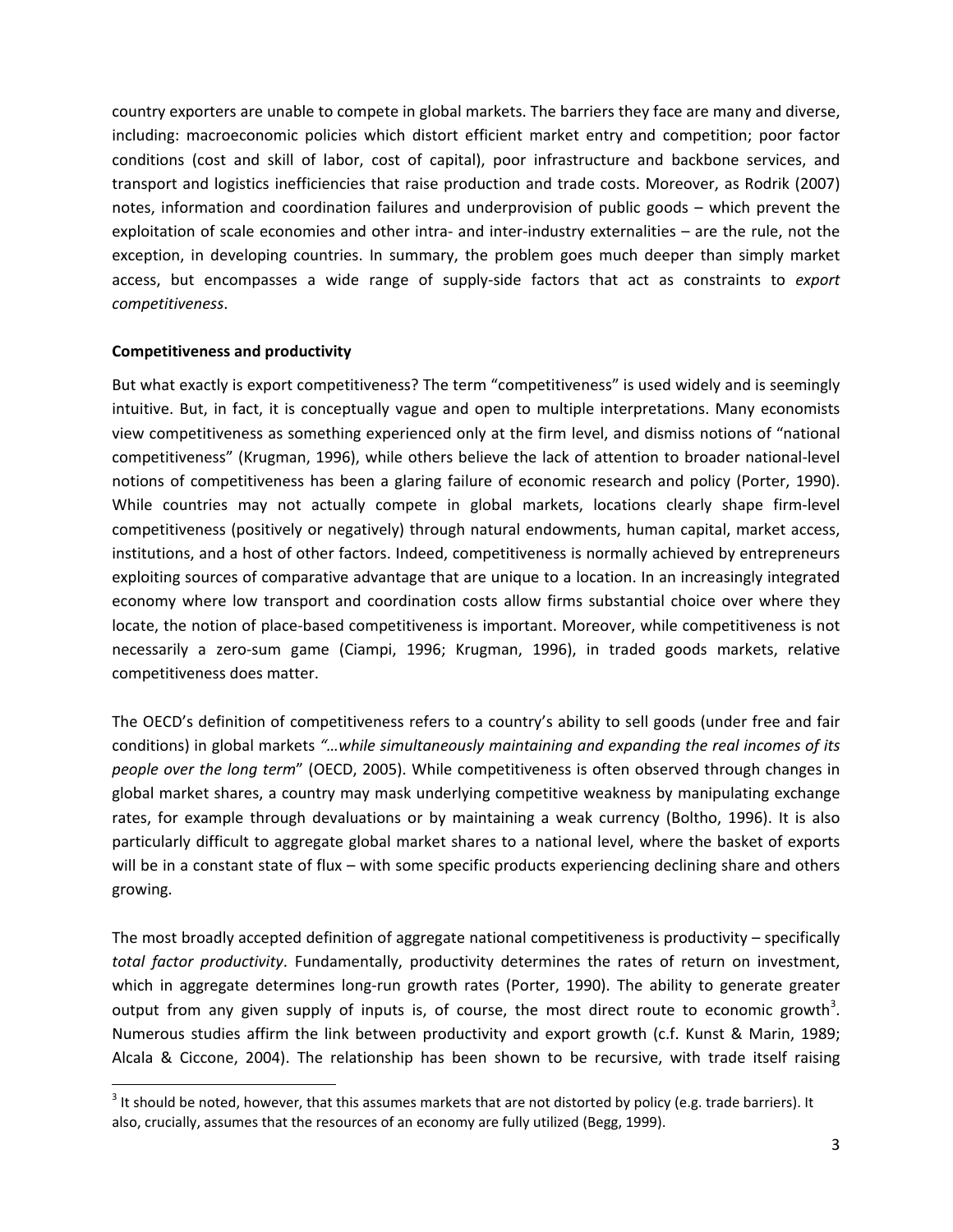productivity through knowledge spillovers and efficiency effects of greater market competition, contributing to the exit of least productive firms and growing market share of the most productive, as demonstrated by Melitz (2003).

But focusing only on firm-level productivity may not be enough to support competitiveness. As Klinger (2010, p.1) points out: *"…firm productivity is in no small part determined by public inputs to firms'* production, and the good functioning of the markets in which firms operate. States can either do a very good job or a very bad job at creating the environment in which firms can efficiently obtain inputs and *sell their outputs. Moreover, some of the inputs required by firms, such as infrastructure, educated workers, and sanitary / safety certifications are directly provided by the State*." This is particularly true in the export sector, where in addition to policy considerations such as tariffs, quotas, and exchange rates, factors like gateway infrastructure, standards and certification, and sector-level coordination in marketing and logistics all play a critical role in determining the competitiveness of individual exporting firms.

The multifaceted nature of export competitiveness thus requires a deep understanding of the wide range of factors which may contribute or constrain it. And as these factors are often highly endogenous, a piecemeal approach to reform is unlikely to be effective. At the very least, a comprehensive approach to understanding the constraints and how they impact on the export sector is necessary.

# **The outcomes of trade and export competitiveness**

Assessing export competitiveness starts with defining the objectives of an export strategy and understanding relative outcomes. The most common outcome measures include: the *level* (volume, share) *and growth* of exports; *diversification* of exports; and *quality or sophistication* of exports.

# Export volume and growth

As discussed at the beginning of this note, much empirical evidence supports a strong association between trade growth and economic growth, with most evidence providing at least some support for a causal relationship between trade and growth. As shown in Figure 1 trade shares of GDP have grown rapidly over the past two decades, particularly in low and middle income countries. However, regions still vary widely in the degree to which they are integrated into global markets<sup>4</sup> (Figure 2). Within regions, the variance is even more dramatic – for example, Vietnam's trade is 158% of its GDP, Thailand's 136% and Cambodia's 113%, while neighboring Laos has a trade share of only 47% of GDP.

# Figures 1 and 2: Evolution of trade share of GDP (1970-2008) and Trade share of GDP by region (2008)

<sup>&</sup>lt;sup>4</sup> Of course, trade share is affected significantly by factors unrelated to competitiveness, including natural endowments and, most importantly, country size and geographical location. This explains, for example, the large gap in traded shares of Germany's economy versus that of the US.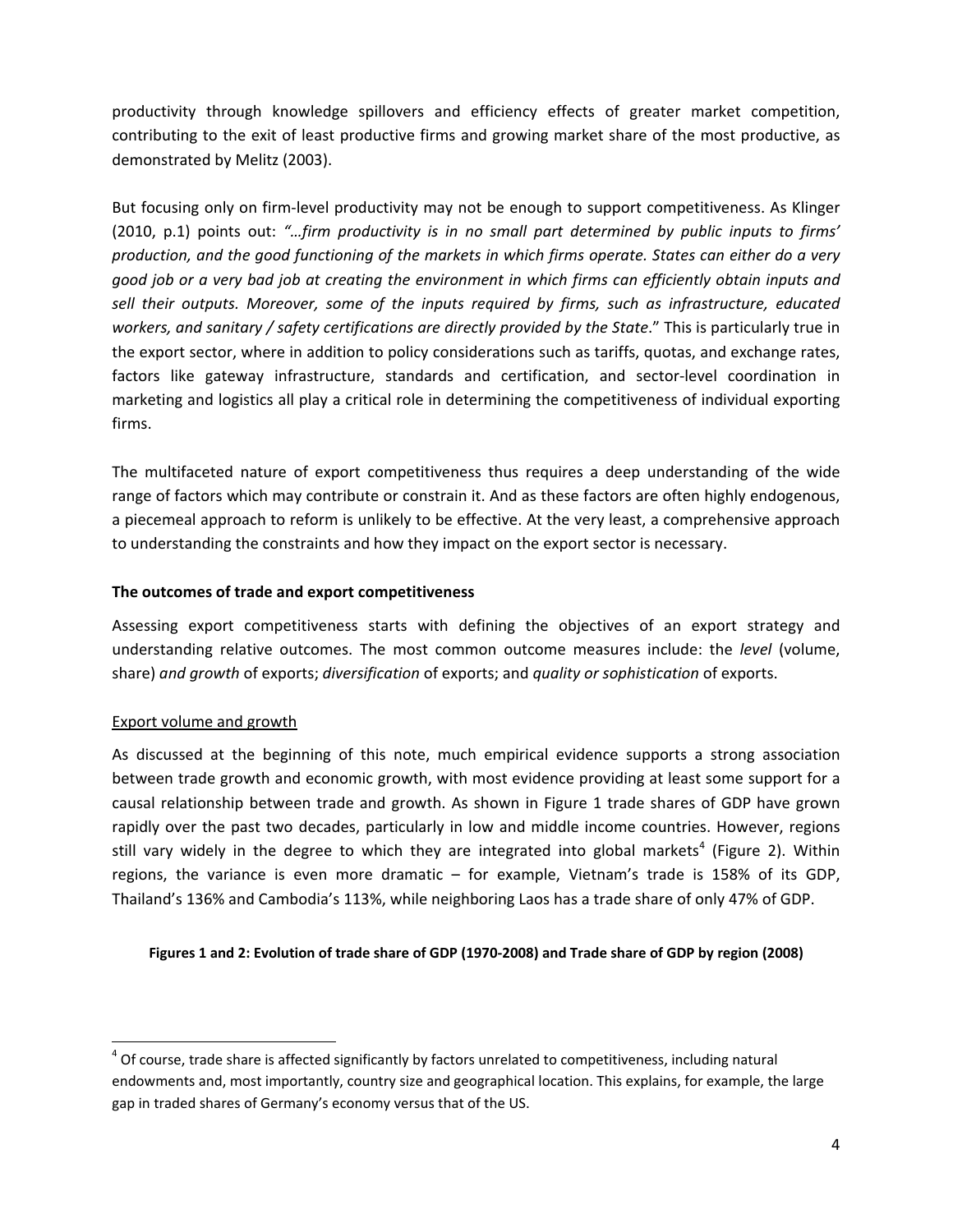

Source: World Development Indicators

For most countries, particularly middle and high income countries, the large majority of export growth takes place at the intensive margin  $-$  i.e. by selling more of the same products to the same markets (Brenton & Newfarmer, 2009). This deepening of trade relationships is supported by increasing specialization, which may be across products or within products. Within-product specialization can be observed through levels of intra‐industry trade, which may derive from specialization in stages of production as well as from specialization at different levels of the quality ladder. The former is the source of the trade in components – or intermediate inputs  $-$  that characterize global production networks. The latter is the source of "cross-hauling", or the two-way trade in similar end products that allows for the intense two‐way trade within high income countries in areas like automobiles (e.g. Fiats to Germany and BMWs to Italy), clothing (e.g. Zara to Sweden and H&M to Spain), and commonplace food items like yoghurt, juice, and ice cream.

At the intensive margin, a critical indicator of competitiveness is the survival rate of export flows. Recent research (Besedes and Prusa, 2006; Brenton, Pierola, & von Uexkull, 2009; Lederman, 2009) also demonstrates that exporting is an activity with very low survival rates for new entrants. This is particularly the case for low income countries, where a host of constraints – including exchange rate volatility, and search and information costs – can conspire to fatally undermine export flows in these vital early years. Thus, beyond the discovery stage of the export cycle, competitiveness challenges for export survival at the intensive margin remain significant.

#### **Diversification**

Export diversity – both in terms of products and markets – is strongly associated with economic growth (Hesse, 2009; Lederman & Maloney, 2009), particularly for developing countries<sup>5</sup>. This positive link between diversity and long-run growth accrues from reduced volatility in output that would otherwise result from the impact of external shocks on concentrated export basket (Haddad, Lim, and Saborowski, 2010), as well as from the increased potential for generating spillovers. Although much of the focus on diversification in low income countries tends to focus on concerns over a "natural resources curse", there is increasing evidence that it is not natural resources per se that is the problem but rather concentration of exports (Lederman & Maloney, 2007).

<sup>&</sup>lt;sup>5</sup> In contrast, after reaching a certain income level, advanced countries tend to re-specialize by expanding exports at the intensive margin (Cadot, Carrere & Strauss‐Kahn, 2007)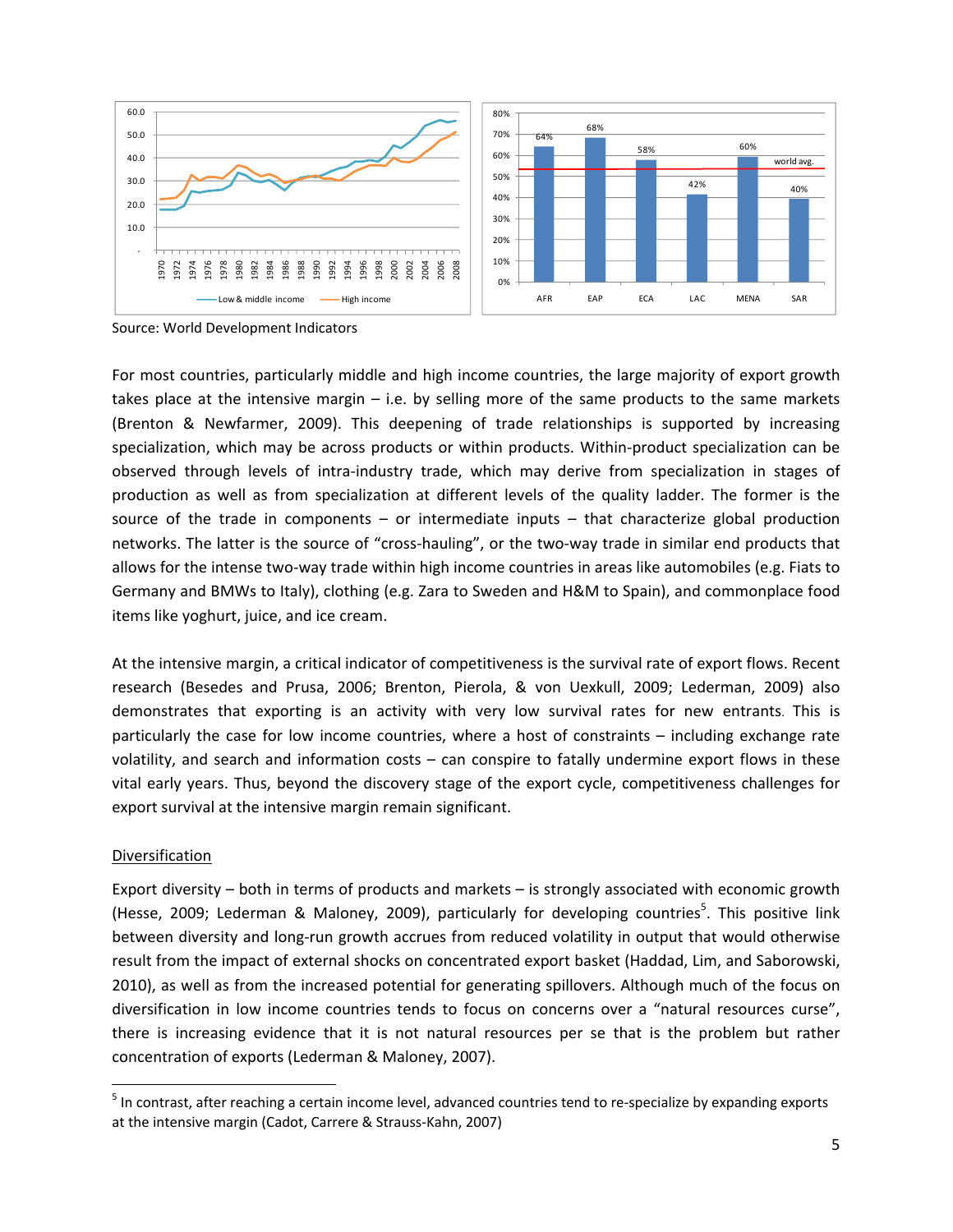Some of the recent theory on exports and competitiveness suggests that productivity (competitiveness) gains are achieved primarily through inter-industry spillovers, and that these are more likely to be achieved in certain product groups than in others – in the product‐space language, in "denser" parts of the "forest" where there are greater opportunities for cross-product linkages (Hidalgo et al., 2007). But others caution there is no firm link between diversification and productivity (Harrison & Rodríguez‐Clare, 2009) and that if it is easy to move from one industry to another, then the rents achievable in these industries occupying the "dense" part of the forest should be eroded. This would suggest that it may be quality upgrading (see below) rather than product diversification that is the key route to competitiveness.

The second aspect of diversification relates to markets. Research has shown that the majority of export growth at the extensive margin is achieved not through new products (discovery) but by expanding existing exports to new markets (Brenton & Newfarmer, 2009). Most developing countries export to a relatively narrow range of markets, far fewer than developed countries exporting in the same sector. Expanding market reach in products that have already proven to be competitive in at least some export markets can offer a substantial channel for growth. Yet to do so typically requires overcoming some barriers to competitiveness such as transport costs, standards, or access to market information.

# Quality / sophistication

Remaining competitive in a dynamic context requires constant upgrading. For countries to maintain export competitiveness while also providing higher returns to workers they must continually improve relative productivity, as knowledge and technology diffusion (which contribute to productivity growth on a global level) will erode rents. This can only be achieved by reducing the costs per unit produced or by increasing the unit price. While both of these elements are crucial, the scope for reducing production costs has its limits<sup>6</sup>. Therefore upgrading *quality* – producing more sophisticated goods and services – is likely to be critical for long term growth. Quality upgrading can either be embodied in the product itself ("quality or product upgrading") in the technology of how it is produced ("process upgrading") (de Ferranti & Walton, 2004), or by integrating more production steps within the firm or the location ("functional upgrading").

It is possible to be highly productive in terms of cost per unit, but low quality, which will be reflected in the potential to earn rents in global markets<sup>7</sup>. The opposite is also true, which explains why countries like Italy can maintain global competitiveness in the footwear sector despite substantially higher production costs than, say, Vietnam. Again, the experience of East Asia, including Korea, Taiwan, China and Malaysia, provides strong anecdotal evidence of how ongoing processes of industrial upgrading underpin long‐term export success and sustainable economic growth.

 $6$  There is however more scope in reducing costs of other inputs such as back-bone services, logistics and transport and other central infrastructure services.<br><sup>7</sup> It can also be reflected in the inability of a country's exporters to penetrate global markets, despite relatively low

unit prices, where they are able to sell low quality output in the domestic market but are unable to penetrate export markets.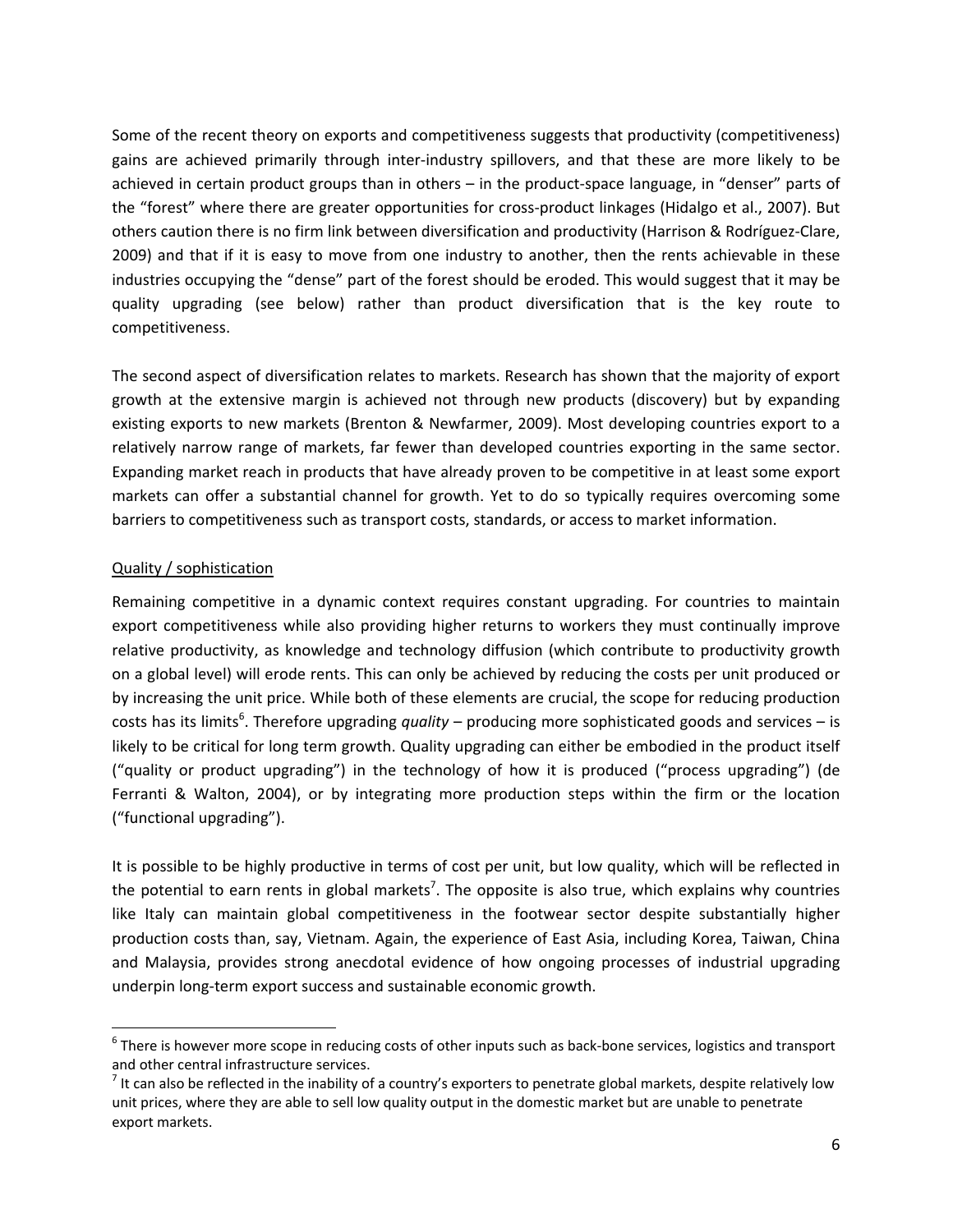A growing literature has highlighted the importance of export quality or sophistication in contributing to competitiveness (c.f. Schott, 2004; Hummels & Klenow, 2005; Hallak & Sivadasan, 2009). While there is no consensus on the foundations of quality, most research suggests there is a strong relationship between the forces that contribute to quality upgrading and those that contribute to productivity growth – in particular human capital, innovation, and knowledge diffusion. One key debate is whether export competitiveness is best achieved through an evolutionary process of upgrading – selling lower quality goods to regional markets and building capabilities before moving into more competitive, sophisticated global markets – or leapfrogging immediately to sophisticated goods and / or rich country markets. Rodrik (2006) suggests that countries experience faster productivity growth by exporting more sophisticated goods. This raises a question, however, of whether competitiveness is best achieved by following comparative advantage or in actively defying it (Lin & Chang, 2009).<sup>8</sup> Hausman, Hwang, and Rodrik (2007) and subsequent concepts of "product space" (Hidalgo, Klinger, Barabasi, & Hausman, 2007) argue that certain goods provide greater opportunities for growth because of greater potential to upgrade vertically within the industry (e.g. cars versus bananas) and to benefit from inter-industry spillovers of knowledge (e.g. through exposure to higher quality technologies and higher productivity possibilities) to redeploy resources horizontally into more sophisticated industries. Others (Harrison & Rodríguez‐Clare, 2009; Lederman & Maloney, 2009b), question these conclusions and suggest that competitiveness and growth are achieved by having innovative firms (in whatever sector) not necessarily by participating in sophisticated sectors. A related issue is the assumption that participation in high-technology sectors leads per se to knowledge spillovers. Spillover effects do not only depend on the sector/product but also on the concrete production steps within the sector and the degree to which they can be disaggregated and spatially dispersed. For instance, many production steps in seemingly "high‐tech" sectors like ICT or automotive are nowadays standardized and labor‐intensive.

#### Adjustment

While discussions of productivity tend to focus on relative costs of production, it is important to recognize that competitiveness is not a static concept; nor is it one that should focus exclusively on cost to the disregard of price and demand related issues. Industries and places face constant change. Some of this is evolutionary, while other forces of change act as exogenous shocks. These can take many forms, including: social and environmental (e.g. climate change); political and economic (e.g. trade rules, tax, exchange rates, non-tariff barriers); innovation and "disruptive" technologies (e.g. mobile telecommunications). All of these change the bases of competitiveness in the short or medium term. Therefore, what matters for competitiveness is not only the capability to be productive in a static or slowly evolving external environment, but also the ability *to adjust and adapt to structural changes*. Being able to remain competitive and to adapt to changes requires redeploying resources (capital, labor,

 $^8$  Many seemingly sophisticated goods may not be that "high tech" after all. As Lin (2009) argues, when Samsung of South Korea started producing dynamic random access memory (DRAM) chip in 1983, it was considered relatively low-tech on the microchip spectrum, and the production was aided by proprietary technology from US and Japanese companies. The caution is against "great leaps," such as that attempted by China in the 1960s when the largely agrarian economy did not have the comparative advantage to support the kind of industries the leadership promoted without incurring significant economy‐wide distortions.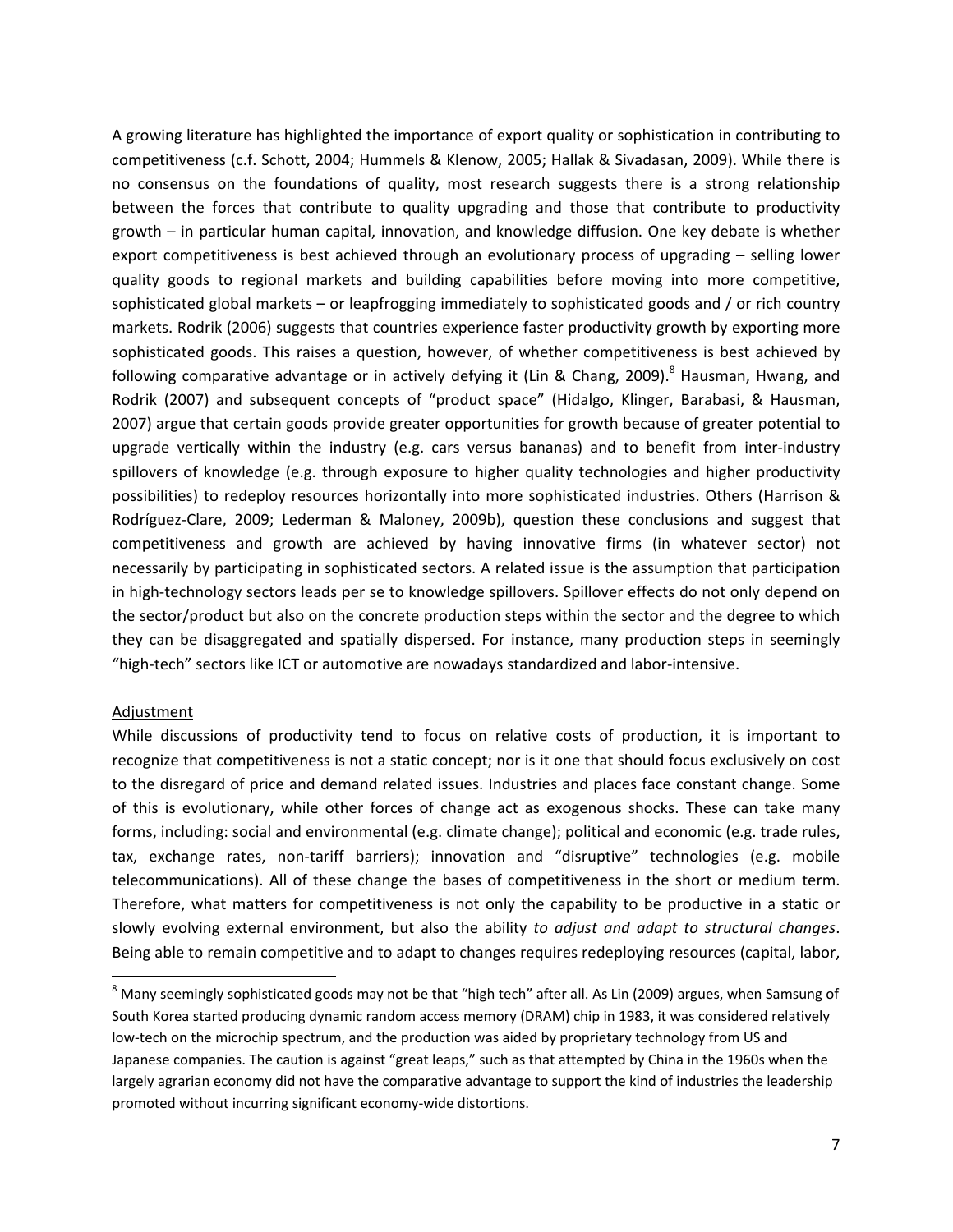#### institutions) to higher value activities.

The ability of economies to adapt to a changing environment depends on the degree of flexibility, not only at the more conventional macroeconomic level but also at the microeconomic level. Human capital and innovation are recognized as the main determinants of long-term growth, in part because of their role in facilitating processes of adjustment. <sup>9</sup> Policies that promote entry and exit in both product and factors markets are also important, as inefficient factor and product markets, as well as high costs of entry and exit may lead firms to incurre in otherwise unnecessary adjustment costs whenever a shock hits an economy.<sup>10</sup> Finally, following Acemoglu, Johnson, & Robinson (2005), it can be argued that institutions – the "rules of the game" in a society (North, 1990) – are the fundamental, "deep determinants" economic growth and development differences across countries., as they ultimately shape incentives for innovation and entrepreneurship and set the main constraints for societies to adapt.

#### Integration and linkages

While the issues discussed above address a country's participation in exports, this is really just an intermediate measure of success. Ultimately, the aim is sustainable, broad-based economic growth, and so an important question that remains is how a country translates trade into growth and poverty reduction. One leading indicator may be the degree to which a country's export sector is integrated with its wider economy, particularly through forward and backward supply linkages. Indeed, while an enclave sector may contribute to employment and foreign exchange earnings, it is much less likely to deliver the critical, dynamic benefits of exporting. A well‐integrated sector, by contrast, should be in a better position to access technology and knowledge spillovers while also benefitting from greater direct and indirect employment and output opportunities. Research on the linkages between FDI and host economies – a relevant proxy for the export sector, particularly in low income countries – indicates that the intensity of these linkages is an important driver of industrial development (c.f. Rodriguez‐Clare, 1995; Markusen and Venables, 1999). Not all sectors are equally predisposed to contribute to spillovers and broad‐based economic growth. Javorcik (2004) finds evidence of positive *backward* linkages between multi‐national firms and upstream (supplying) industries. Typically, however, natural resources based export sectors have shown far less integration with local economies than manufacturing sectors. Agricultural sectors offer significant potential for developing deep value chains. However, in many low income countries, the constraints to competitiveness make long value chains untenable, restricting exports to unprocessed or minimally processed commodities and some niche higher-value products where entire value chains can be controlled by a single agent. Indeed, policies assuming that moving "downstream" is a natural progression in all industries are not supported by international experience (Hausman, et al. 2008). The infrastructure and skills needed to process raw materials are different from those needed to extract them. They point out that the key input for producing aluminum, for example, is

 $9$  See Glaeser (2003, 2008) for an ample discussion of the role of human capital for the recovery and adaptation of cities to external shocks and in particular how it helped Boston to reinvent itself.

<sup>&</sup>lt;sup>10</sup> See, among others, Caballero, Engel and Micco (2004) and Caballero, Cowan, Engel and Micco (2004) for a discussion of the role of microeconomic flexibility on productivity growth in Latin America and in Chile in the end of the 1990s.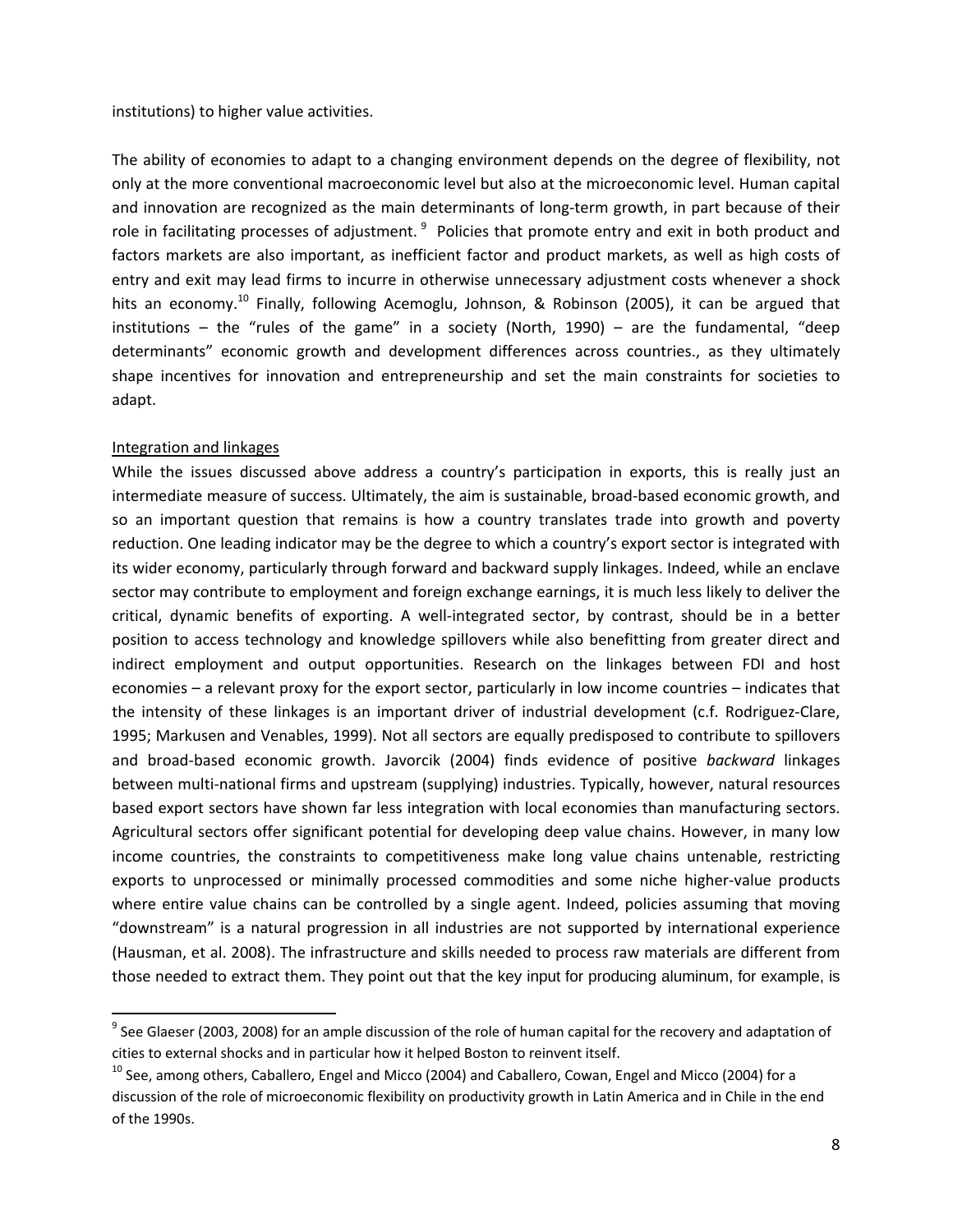cheap energy, not local bauxite deposits; South Africa, therefore, could develop aluminum exports without having bauxite, while Jamaica produces bauxite but not process it. Chile attempted in vain to develop downstream industries that drew on its copper reserves, but it found success when it diversified into sectors that utilized its accumulated productive capabilities – e.g., in the processing of salmon. In woodrich Finland, Nokia started in the timber business, but graduated on to manufacture for Philips (the branded consumer appliance manufacturer), before excelling in mobile telephones.

#### **The elements of a framework for diagnosing competitiveness**

Understanding a country's relative performance (overall or at a sector level) on the aspects of trade discussed in the previous section should provide a guide to its competitiveness in global markets. However, it provides limited insight into the main determinants of competitiveness, or of the policy levers that might be pulled to improve it. This requires an analytical framework which links observed trade outcomes with a set of supply‐side determining factors.

Given that most national trade and industrial strategies embrace the concept of improving competitiveness, it is perhaps not surprising that there exist a number of frameworks that attempt to capture its determinants, including Porter's (1990) "diamond", the "pyramid" used in Ireland and the EU, the "triangle" (Lall & Wignaraja, 1998), and the "12 pillars" of the World Economic Forum's "Global Competitiveness Index<sup>"11</sup> (Porter & Schwab, 2008). While all these provide useful frameworks for looking at competitiveness and have much in common, their effectiveness is limited for several reasons. First, they focus on broad economic competitiveness rather than export competitiveness. As such, they cover some issues that may be less critical for the export environment (or too far upstream) and fail to go into sufficient detail in some issues that are particularly critical for exports (e.g. trade policy, diversification, coordination, standards).

The broad‐based nature of the concept of competitiveness presents a further challenge. Even defined as simply as productivity, one can quite easily enter the realm of infinite regress when trying to trace back all the channels that may determine it. Most existing analytical frameworks focus on linking productivity – as a proxy for long term growth – and investment climate variables, often overlooking significant market and institutional failures, missing and proprietary information, externalities associated with spatial and industrial agglomeration, and coordination failures between public and private activities. Moreover, studies either tend to focus on the macro picture of competitiveness (trade policy, exchange rate policy, etc.) or on a firm level perspective concentrating on labor costs, labor productivity and access to capital. Important issues such as back‐bone services, infrastructure, market and institutional failures named above, industrial policy, and export promotion have not been integrated systematically.

Third, most approaches fail to assess competitiveness at the appropriate operational level which would allow them to be effective. The typical approach is to analyze competitiveness at the national level, comparing one economy against another. In fact, a country's performance in many measures of competitiveness is determined in part by its sectoral mix. And the factors which define competitiveness

  $11$  Heretofore referred to as "GCI"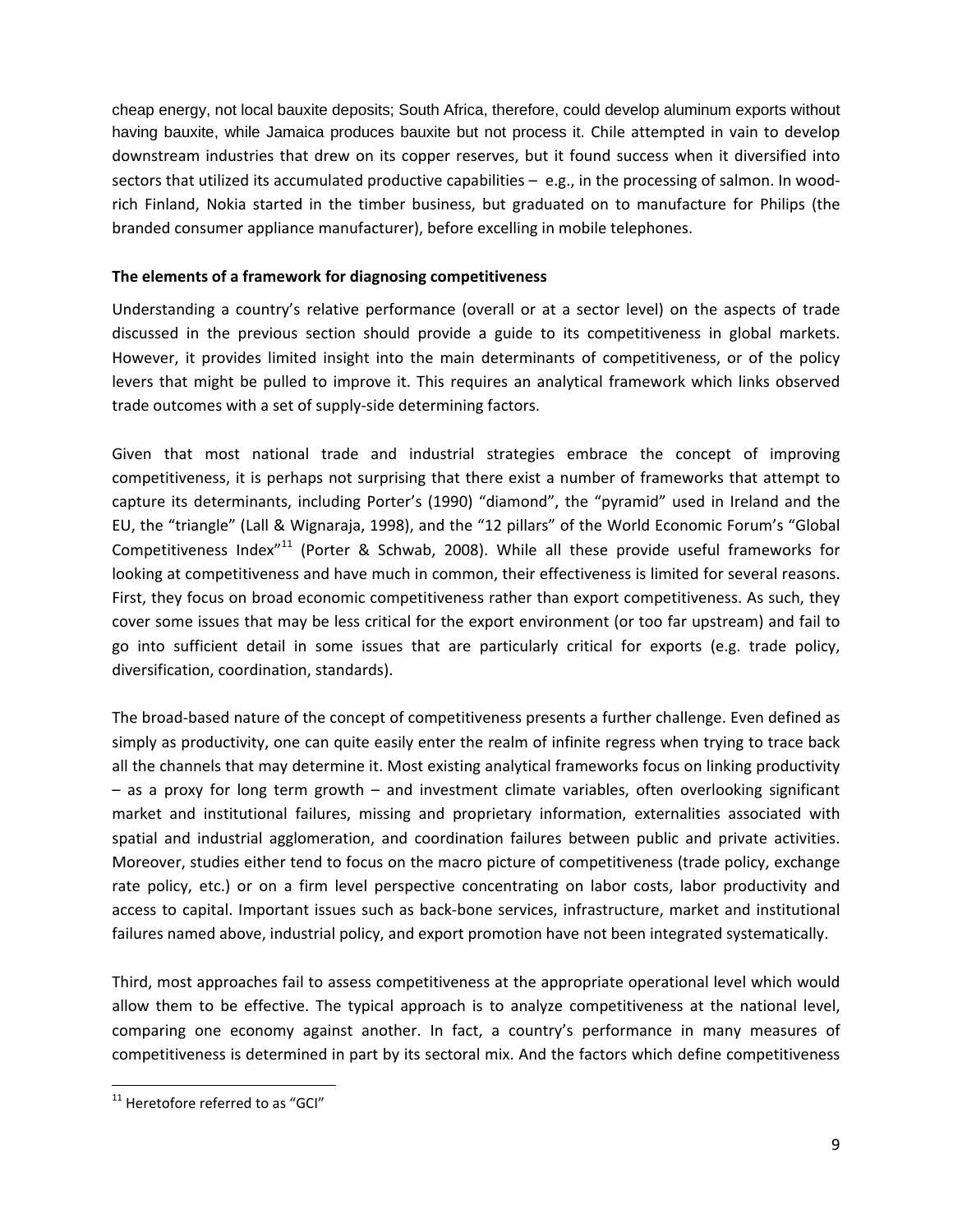are often highly sector-specific. For example, the competitiveness in the textiles sector is significantly impacted by scale, access to raw materials, and reliable and low cost electricity. By contrast, moving downstream just one step to the garment sector reveals labor costs, productivity, and trade preferences (market access) among the most important determinants of export competitiveness. National‐level competitiveness assessment is important, however its value is less for measuring static competitiveness but rather for assessing a country's ability to adjust across sectors in a general equilibrium context.

Finally, most analyses of export competitiveness uncover a series of issues that a country would need to address in order to achieve more success in export markets. This is to be expected, as the factors which constrain exports are generally multiple and simultaneous. But it is seldom financially feasible, operationally practical, or politically possible to address all these issues concurrently. In order to turn an assessment into practical and actionable policy advice, it necessary to prioritize the competitiveness factors – to identify "binding constraints".

# **A "logical framework" or "binding constraints" approach**

Hausmann, Rodrik, and Velasco (2005) developed a "binding constraints" diagnostic approach to assessing the determinants of growth. The model relies on a decision tree that guides the assessment of which factors have the most important impact on growth. It starts with the premise that growth is a function of the returns to accumulation, the degree to which these can be privately appropriated, and availability (cost) of financing investment. It then follows a logical framework to assess which of these factors has the biggest impact on growth, and how. For example, if the levels of investment are low, is it because of low returns to investment or high costs of finance? If it is low returns to investment is this because overall (social) returns are low or private appropriability of returns are low? If it is the latter is this a function of government failures or market failures?

Such an approach inevitably runs a risk of being too rigid in the analysis. After all, it is probably unrealistic to think that any single constraint is sufficiently "binding" as to offer the hope of unlocking competitiveness on its own. However, the framework does provide a useful methodology for understanding how certain constraints impact on others, and for weighing the possible trade‐offs that different factors may have in impacting overall competitiveness. As such, adapting the "growth diagnostics" approach in a trade context might allow for a more effective assessment of export competitiveness.

Figure 3 illustrates a very preliminary concept of how this approach might be used as a diagnostic for export competitiveness. The starting point would be analysis of trade outcomes. Broadly the diagnostic would then proceed through the following questions in a logical sequence:

#### **Figure 3: Possible structure of Export Competitiveness Diagnostic**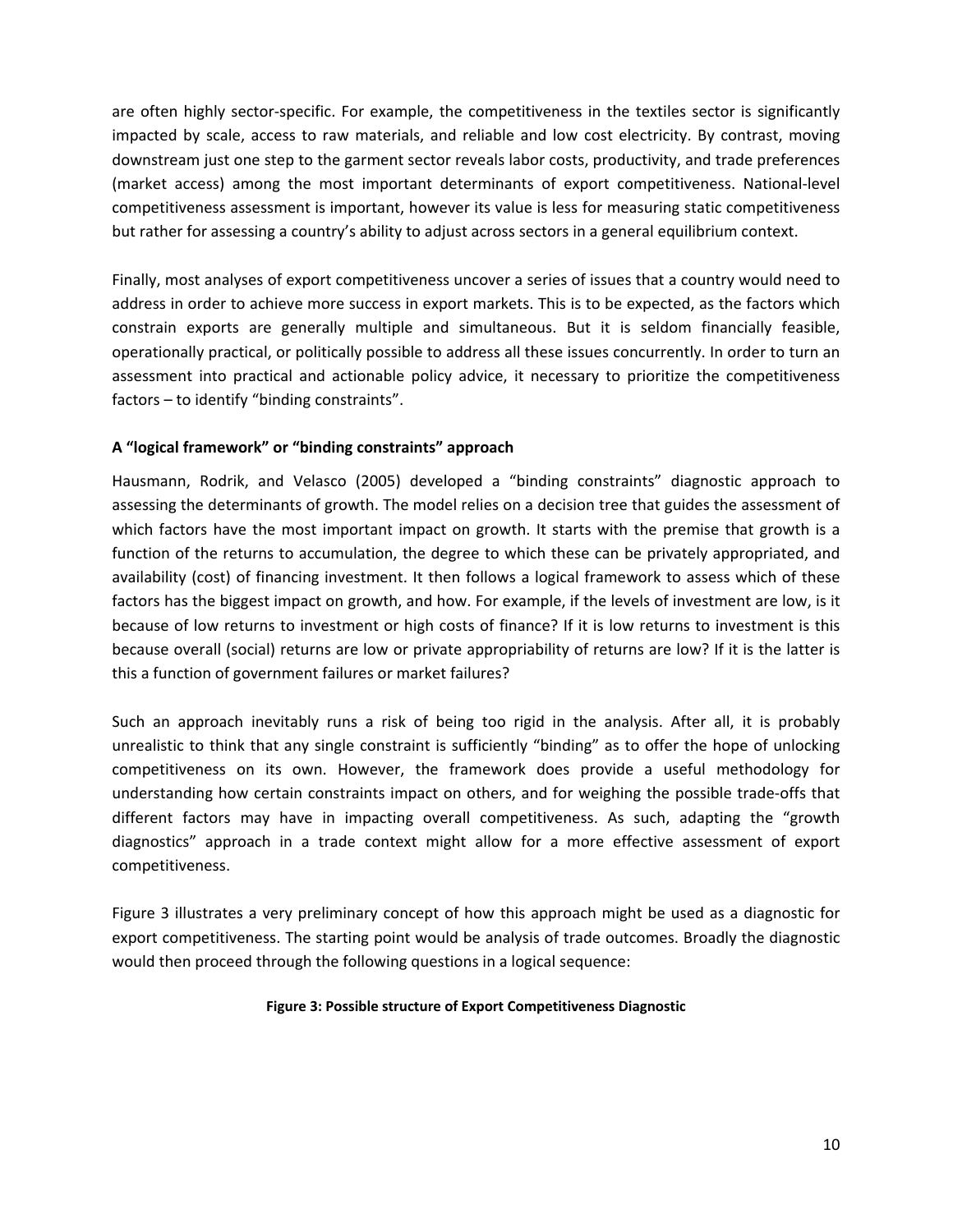

- Are the main challenges to export outcomes (growth, diversification, quality) occurring at the *intensive* margin or the *extensive* margin?
	- o If the intensive margin, is the problem with *deepening* trading relationships or export *survival*? If the extensive margin, is the problem with new *markets* or new *products*?
	- o If the problem is with deepening, is it a problem with *products* or *markets*? If it is about survival is it in sectors that are *aligned with comparative advantage* or in those that *defy* it? If comparative‐advantage supporting is it a problem with *specific products* or *specific markets*?
- If the problem is with products, is it an issue of *quality* or *cost*?
	- o If quality, is it an issue with *innovation* or with *standards* and certification? What is the role of *skills* and *institutions* in both of these?
	- o If cost, is it an issue of *labor and productivity* or *of inputs (components and capital equipment) and backbone services (cost and quality of utilities, business services, industrial infrastructure, etc.)*?
- If the problem is with markets, is it an issue of *market access*, *transport/trade facilitation*, or *proactive trade promotion policies*?
	- o If market access, is it an issue of *tariffs* or *non‐tariff barriers*?
	- o If transport and trade facilitation, is it an issue of *location*, *transport & logistics* markets/services, or *customs and border‐related issues*?
	- o If proactive trade promotion, is it an issue of the *policies* in place or the *administration*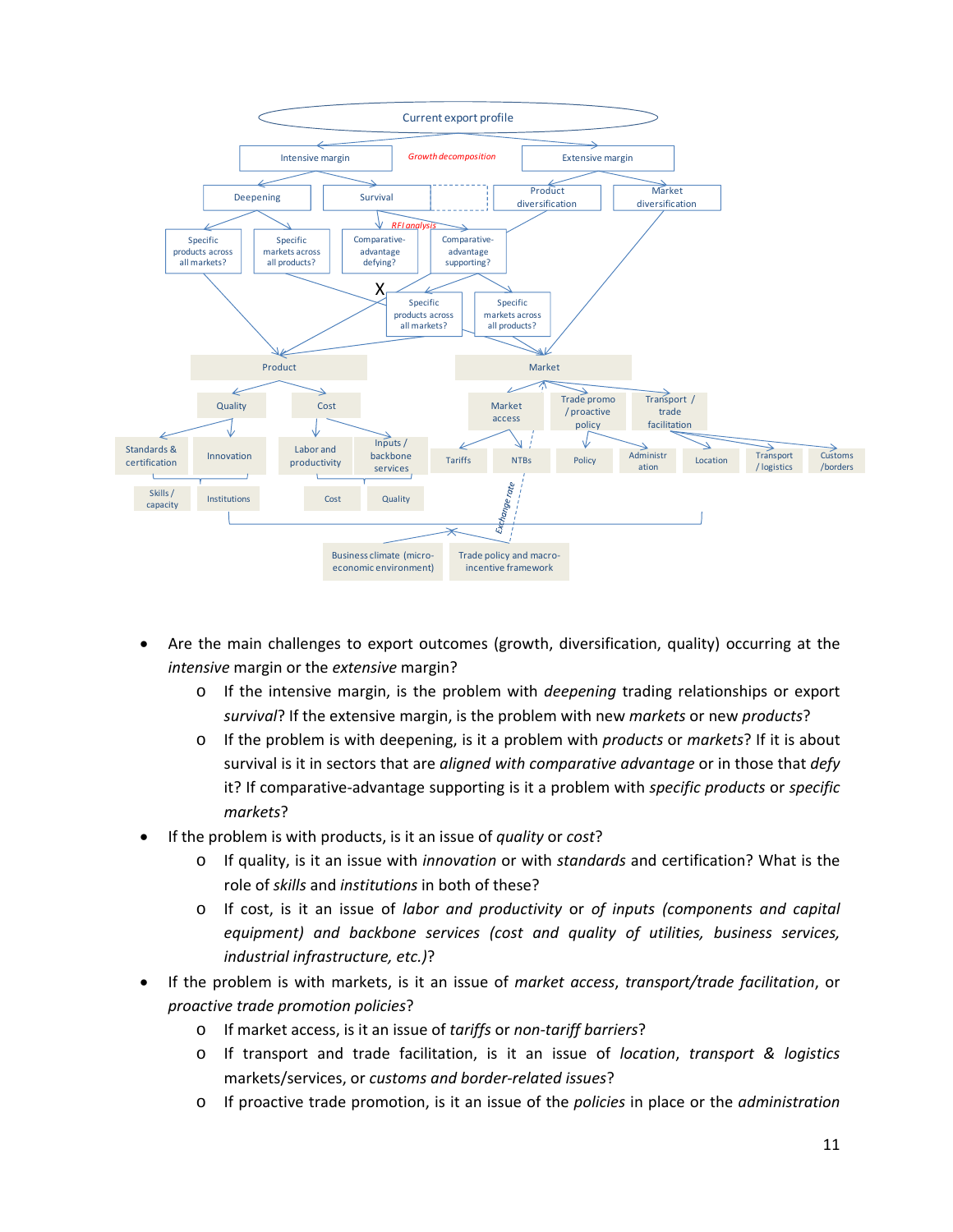# of those policies?

In understanding the determinants of exports competitiveness the diagnostic would also focus on two additional issues which are hypothesized to impact a number of the components discussed above. The first of these is the general *microeconomic environment*, or the business regulatory environment. This is the impact of regulations, bureaucracy, and transparency (or lack of), which will support or constrain competitiveness both at the intensive and extensive margins of trade. The second is the trade policy and wider macro-incentive framework in the domestic market  $-$  including trade, exchange rate, tax, and competition policy – which can establish an overall anti-export bias or alternatively promote exportoriented activity.

In the economics literature of piecemeal policy reforms launched by Hatta (1977), the two most established results that yield welfare involve, i) wholesale reduction of *all* distortions, and ii) "concertina" reduction of the biggest distortion. In reality, however, it is impossible to be aware of the full range of distortions acting on the economy, especially those that are not in the form of quantifiable taxes or subsidies. Further, as Hausmann et al. (2005) point out, the biggest distortion may not be the one that matters most to the dependent variable of interest (e.g. export growth). This is what justifies a binding constraints approach to policy reform.

The logic for defining binding constraints is as follows: *competitiveness in any sector or product is defined as a function of*: 1) the relative importance of specific competitiveness factors for export success in the sector/product; and 2) the country's performance (relative to peers) in these factors. But in practice, how one actually assesses the performance of a country within each component and, therefore, how one can make an appropriate (if not unambiguous) decision as to which issues are relatively more important as one moves through the diagnostic, remains a challenge. This has been a reasonable criticism of the growth diagnostics approach. Indeed, country‐level examples of growth diagnostics work has resulted in examples, at one end of the spectrum, where a single constraint has been identified and some, at the other end of the spectrum, where virtually all issues are seen to be significant. The former is probably unrealistic and overly limiting. The latter results in the very same "laundry list" that the binding constraints approach aimed to avoid.

Several approaches, especially if combined, may offer useful guidance to the practitioner moving through a diagnostic. These are:

- 1. Using the evidence of macro‐level regressions to develop (sector‐specific) hypotheses on components of competitiveness
- 2. Making use of peer comparisons
- 3. Supporting the quantitative analysis with additional qualitative techniques

# Evidence from macro‐level regressions

To see how different aspects of competitiveness may affect various sectors differently, it might be useful to run as a first diagnostic step a simple OLS regression to gauge the degree of association between sector-specific dependent variables and pertinent explanatory variables. In the example below, the dependent variables – share of agricultural exports in GDP and share of manufactured exports in GDP,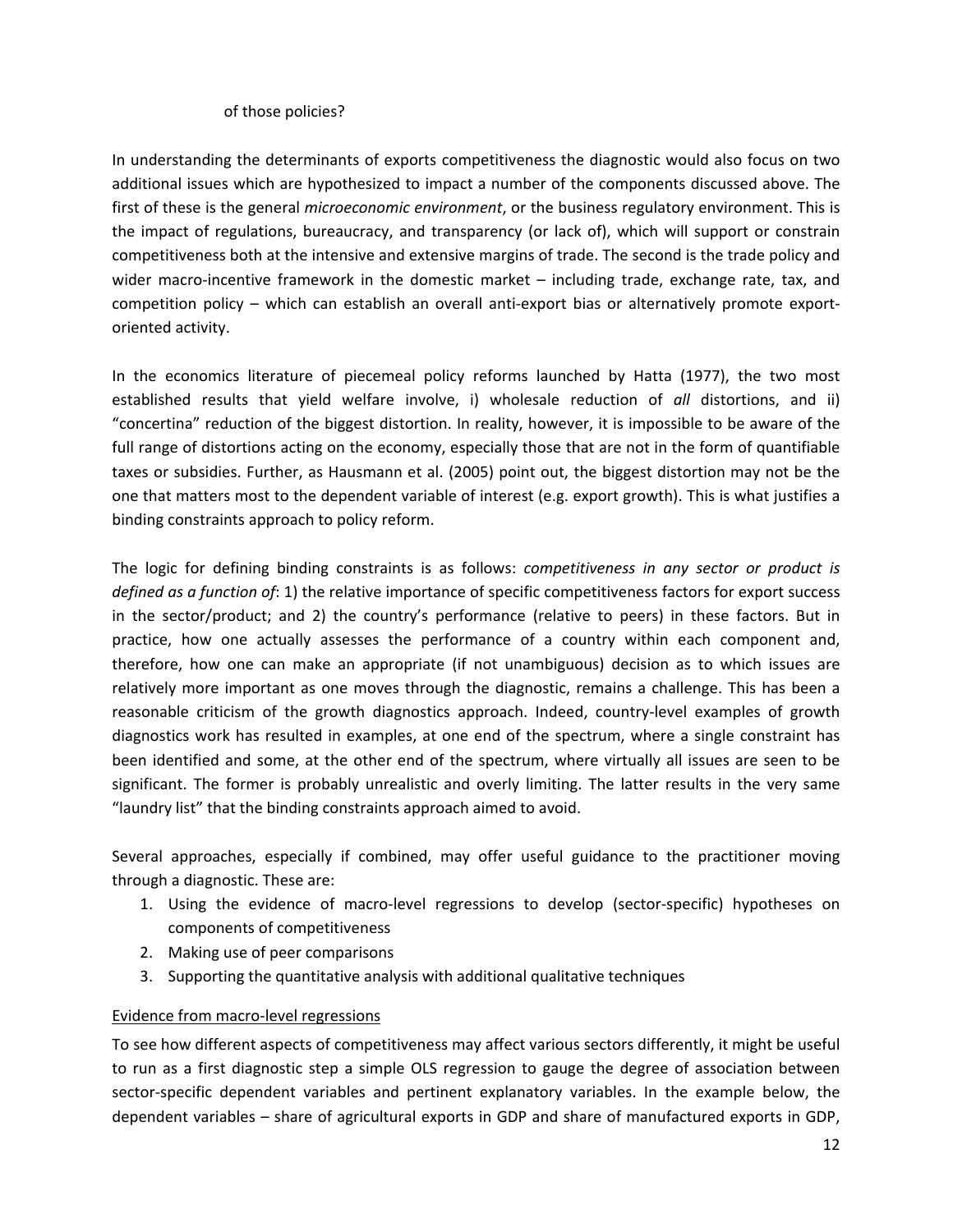averaged between 2006 and 2008 – are regressed on a set of 7 explanatory variables that broadly proxy for the themes outlined in the diagnostic in Figure 3. Transport and logistics quality is captured by the Logistics Performance Index (LPI, 2010); 2.) A measure of backbone services is proxied by the ICT price basket (ITU, 2009); 3.) Micro regulatory environment is captured by the Ease of Doing Business Index (2010); 4.) Innovation is captured by a sub‐indicator of the Knowledge Economy Index 2009; 5.) General productivity is captured by estimates of total factor productivity (UNIDO, 2009); 6.) Tariff restrictions, disaggregated for agricultural and non‐agricultural exports, imposed by foreign markets is captured by the MA-TTRI (WTI, 2010); and 7.) Tariff restrictions at home are captured by TTRI (WTI, 2010)<sup>12</sup>. Added to the list are controls such as income per capita, and population.

Merely used to gauge correlation, and not a causal relationship, this incomplete exercise does, however, give some useful direction for how the diagnostic may be approached. Both manufactured and agricultural exports are affected by the quality of trade‐related infrastructure. Manufacturing exports are significantly influenced by the micro-regulatory environment and backbone services, while for agricultural exports, trade policy appears to matter more. While not discounting any component of the diagnostic, sector specific empirical analysis may provide some focus or a set of hypothesis for which factors may be most important; ultimately, country-specific situations may confirm this or re-focus the diagnostic on other issues.

|                                           | <b>Manufactured</b> | <b>Agricultural</b> |
|-------------------------------------------|---------------------|---------------------|
|                                           | <b>Exports/GDP</b>  | <b>Exports/GDP</b>  |
| Log of GDP per capita                     | 26.61               | $13.71*$            |
|                                           | [24.33]             | [7.12]              |
| Log of GDP per capita squared             | $-2.34*$            | $-1.09***$          |
|                                           | [1.39]              | [0.40]              |
| Log of population                         | $-2.43*$            | $-1.74***$          |
|                                           | [1.43]              | [0.44]              |
| <b>Logistics Performance Index</b>        | $-0.23**$           | $-0.05*$            |
|                                           | [0.09]              | [0.03]              |
| <b>Ease of Doing Business</b>             | $-0.09*$            | 0.01                |
|                                           | [0.05]              | [0.02]              |
| <b>Market Access</b>                      | 0.04                | $-0.03$             |
| <b>Trade Tariff Restrictiveness Index</b> |                     |                     |
|                                           | [0.06]              | [0.02]              |
| <b>Trade Tariff Restrictiveness Index</b> | $-0.01$             | $-0.03*$            |
|                                           | [0.09]              | [0.02]              |
| <b>ICT price basket</b>                   | $-0.35**$           | 0.00                |
|                                           | [0.17]              | [0.05]              |
| <b>Total Factor Productivity</b>          | $-0.02$             | $-0.03$             |
|                                           | [0.19]              | [0.06]              |
| <b>Innovation</b>                         | 0.04                | $-0.07$             |
|                                           | [0.17]              | [0.05]              |
| <b>Constant</b>                           | 53.95               | 14.26               |
|                                           | [127.39]            | [38.63]             |
| <b>Observations</b>                       | 74                  | 74                  |
| <b>R-squared</b>                          | 0.42                | 0.42                |

<sup>&</sup>lt;sup>12</sup> The indices were normalized by being converted into ranks. The interpretation of coefficients is therefore in ordinal, not cardinal terms: one rank improvement (i.e., decrease in rank) is associated with a change in the share of exports in GDP.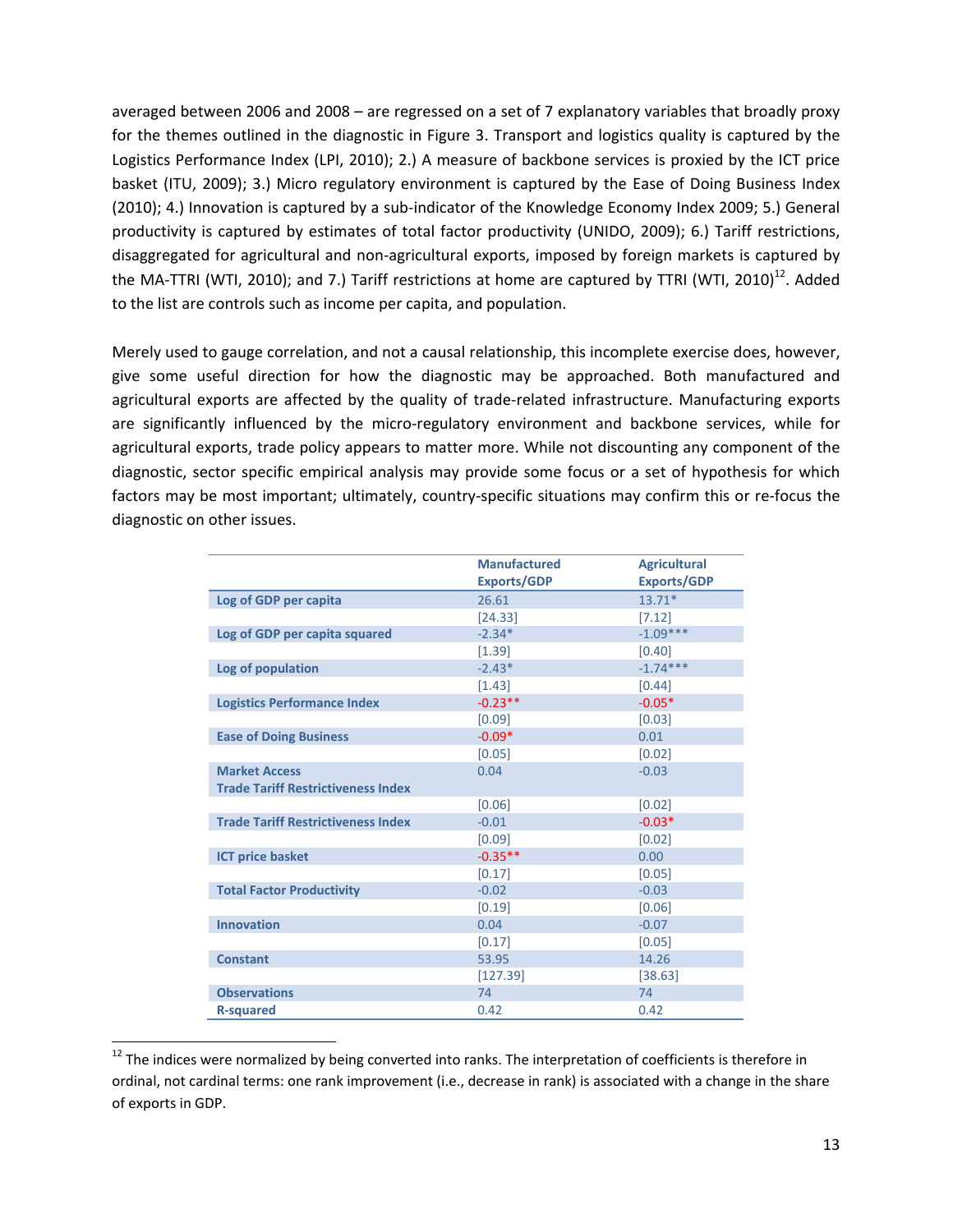#### Making use of peer comparisons

As competitiveness is a relative concept, benchmarking country performance relative to a set of peers is integral the diagnostic approach. Thus, a diagnostic should allow for a comparison of the country against global averages, regional and income‐level peers, and possibly specific countries with which a country "competes" in key sectors (e.g. as Honduras exports mainly apparel to the US market, it might want to look not only at regional peers but also China, Bangladesh, and Vietnam). While it should be recognized that benchmarking has some inherent challenges in terms of comparability (related both to data definitions as well as the appropriateness of the comparator countries), it is nevertheless a valuable tool for understanding performance and potential.

Any diagnostic should also take into account the stage of economic development of the country under assessment and / or its relative factor abundance. The factors which are particularly important for competitiveness – and the resulting policies that are most appropriate to promote growth –likely vary considerably depending on the location of the country relative to the "technology frontier" (Aghion & Howitt, 2006). The most recent version of the World Economic Forum's GCI picks up on a similar vein of thinking by weighting differently various categories of competitiveness: "basic requirements" (for factor‐ driven economies); "efficiency enhancers" (for economies in efficiency‐driven stage); "innovation and sophistication" for economies in innovation-driven stage. To the degree that this can be proxied by the export mix of a country it will be inherent in any sectoral approach to competitiveness diagnostics; but given issues like quality ladders and export sophistication within products, a basic sectoral approach may miss this.

#### Supporting the quantitative analysis with additional qualitative techniques

In addition to quantitative comparisons, a diagnostic should allow for a thorough qualitative investigation of each component, understanding of the existing situation and the way in which they impact on the competitiveness of exporters. One technique for this is through field interviews, targeting expert informants across the different areas outlined in the framework – these informants would include government officials, representatives from the private sector, and representatives from academia and relevant institutions.

In addition, several analytical tools are available that help identify the factors which shape export competitiveness within specific sectors. Two such tools include:

- Value chains analysis (VCA)
- Cluster analysis (including Cluster Mapping and Porter's Five Forces)

Both tools help identify constraints at the sector level and rely on consultations and benchmarking. A value chain consists of all activities from the concept stage through all levels of production, delivery and logistics, and even disposal after use (Kaplinsky, 2004). Value chains can be contained within one firm or spread across various and can be geographically concentrated or span the world. The term applies not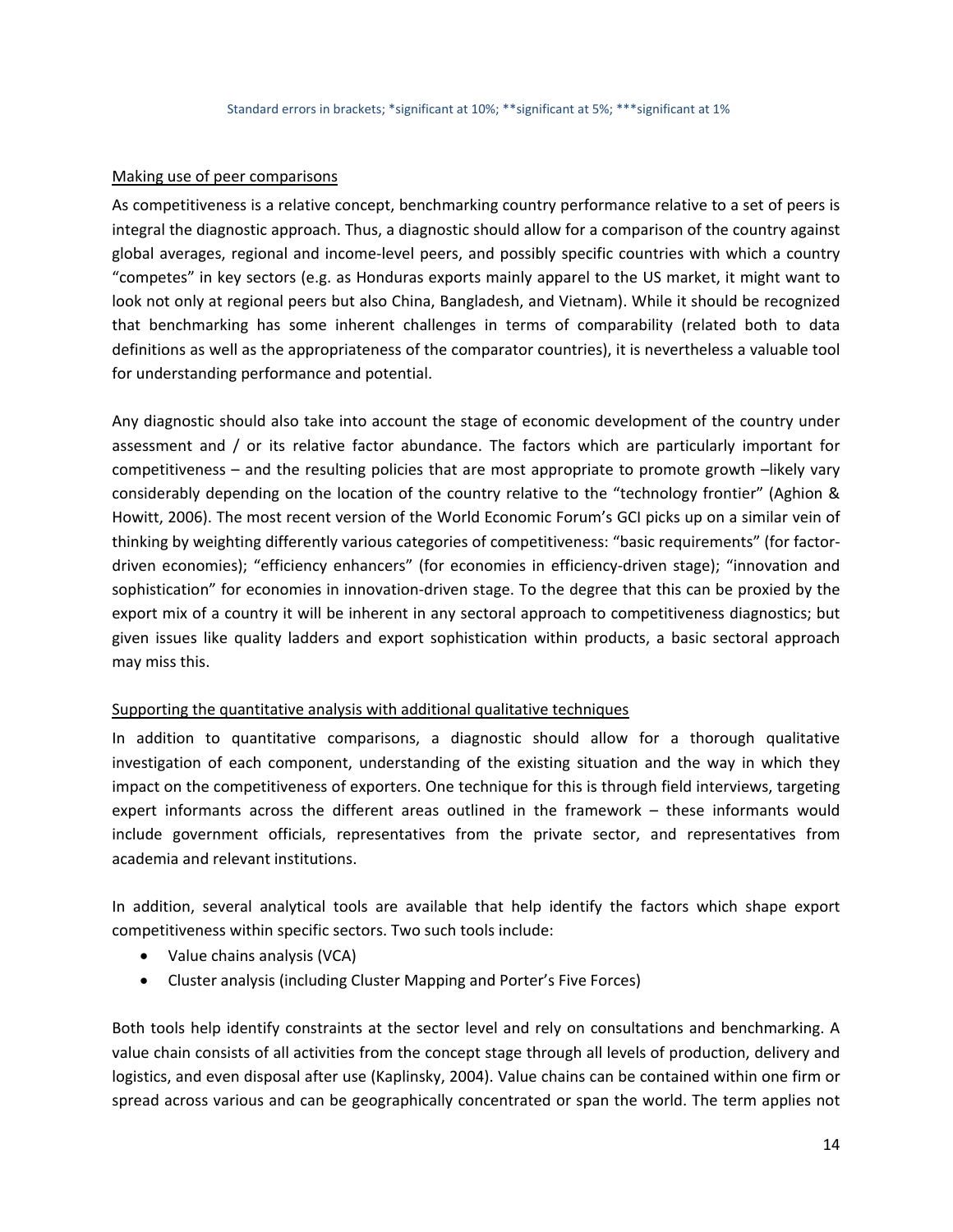only to the production and purchase of goods, but also to services. The value‐chain approach is transaction‐oriented and has been widely used as a tool for identifying binding constraints in the production of specific products. As discussed in World Bank (2007) it follows there stages: (i) process mapping of industry chains in qualitative terms and quantitative terms by disaggregating metrics such as cost, time, productivity, and value addition along the various segments of each chain; (ii) establishing benchmarks for performance indicators against international competition and best practices; and (iii) understanding explicitly the policy and institutional factors underlying these performance measures.

An agglomeration of companies, suppliers, service providers, and associated institutions in a particular field. Often included are financial providers, educational institutions, and various levels of government. These entities are linked by externalities and complementarities of different types and are usually located near each other (c.f. World Bank, 2009). The clusters approach, spearheaded by Porter since his seminal paper (1990), is a more systemic approach, focusing on identifying the policy and institutional impediments to competitiveness. It aims at solving coordination and information failures through public‐private dialogue.

# **Conclusions**

Trade and exports can be a powerful instrument for economic growth and poverty reduction. Firms in developing countries face a plethora of constraints that prevent them from unlocking their trade potential: in addition to policy considerations such as tariffs, quotas, and exchange rates, factors like gateway infrastructure, standards and certification, and sector‐level coordination in marketing and logistics all play a critical role in determining the competitiveness of individual exporting firms. Identifying and prioritizing these constraints can help policy makers choose appropriate policy levers to address them.

In this note we describe an ongoing effort to identify the constraints faced by exporting firms. The identification is done through various diagnostic tools, including macro-level regression, benchmarking, and qualitative information, at both the macro and sector levels. The export competitiveness diagnostic provides a framework to help analyze the binding constraints in stages. First, the most pressing characteristics of recent export performance of a country are identified. This trade outcome diagnostic focuses on several dimensions, including levels and growth of exports, diversification, quality and the dynamics of exporting firms. The next step is to relate these outcomes to competitiveness variables. If the intensive margin is slack (i.e., little success in expanding existing products in existing markets), countries should immediately look at the cost structure and related variables that undergird firm‐level *productivity*, and factors affecting *export survival*. If, however, the problem on the extensive margin is breaking into new markets, constraints to *market access* posed by the world's major traders in commodities of interest to the exporting country should be examined as a first step before looking at other factors that may affect cost or quality competitiveness to specific markets. If the problem on the extensive margin is about discovering and deploying new products, the most promising avenue may be assessing the incentive and institutional structures in place to redress market failures resulting from *information asymmetry and coordination problems*.

Export performance is certainly not determined by any one single constraint. Instead, the constraints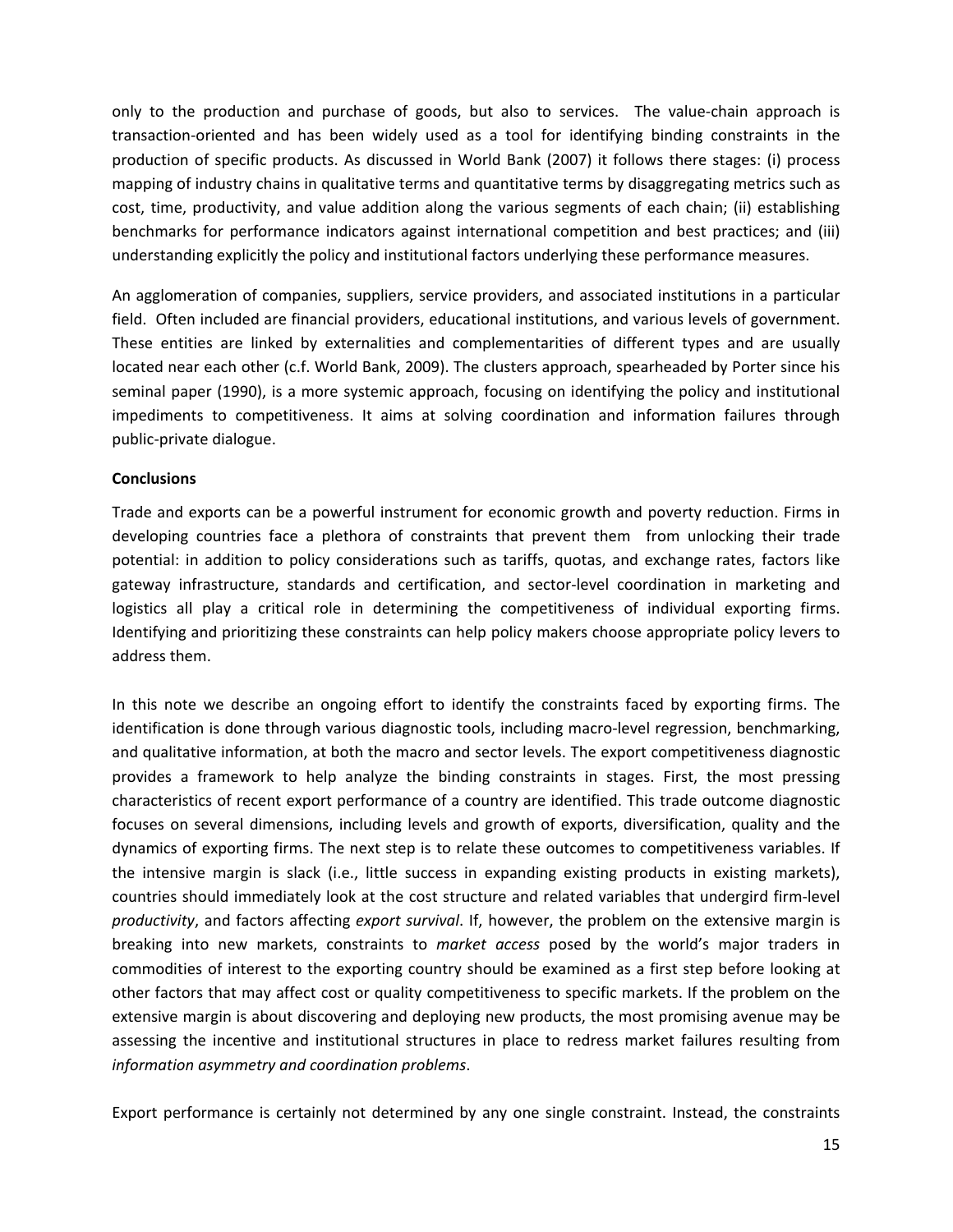are likely to be multiple and intertwined, and possibly tied to cross-cutting issues such as governance or geography for which there will not be immediate policy fixes. What this diagnostic exercise nonetheless helps us with is to prioritize areas of attention, and proceed incrementally to alleviate the most binding constraints to export competitiveness in a world characterized by scarce resources and trade‐offs among competing economic choices.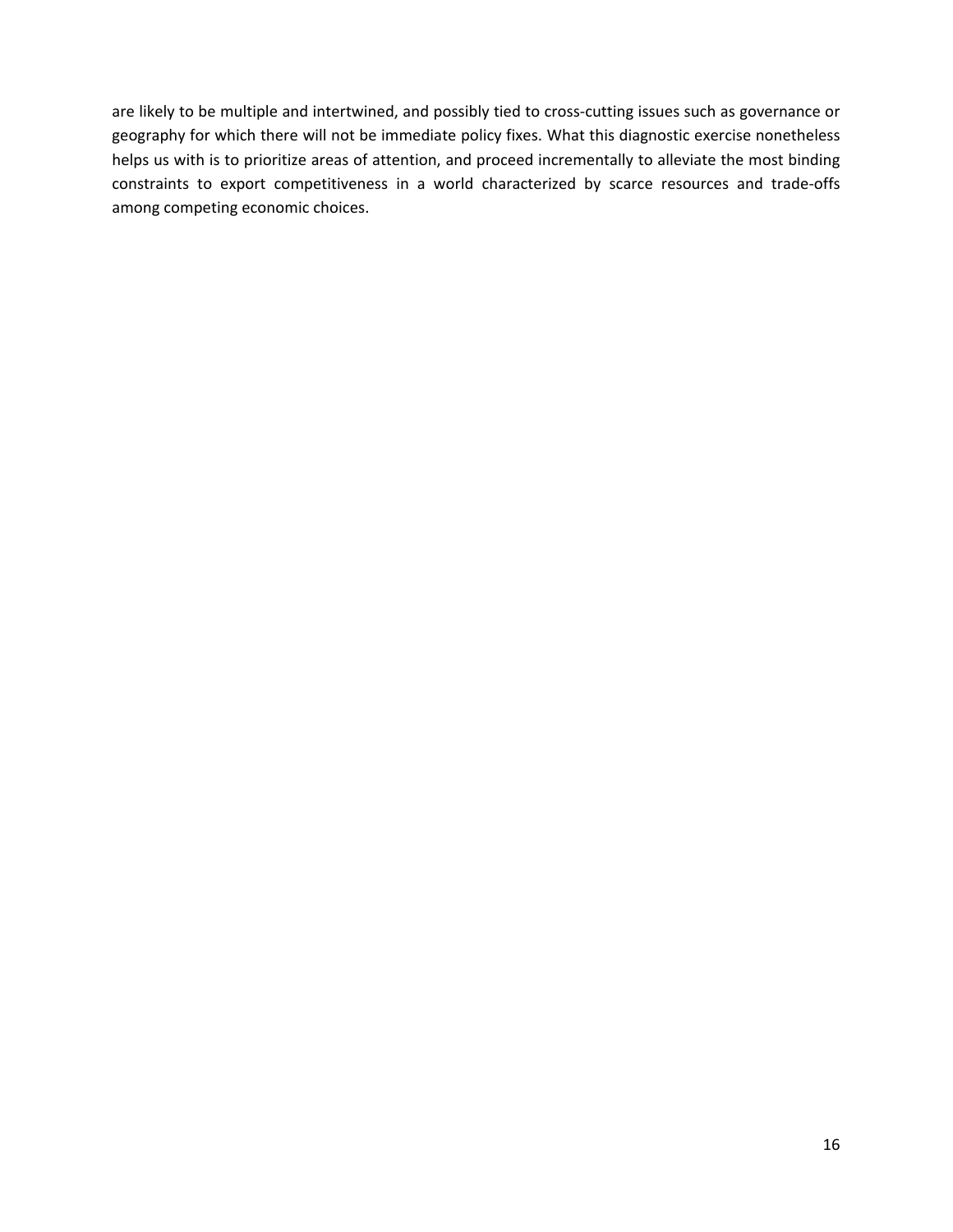#### **REFERENCES**

Acemoglu, D., Johnson, S. and Robinson, J.A. (2005) Institutions as the Fundamental Cause of Long‐Run Growth. in Aghion, P. and Durlauf, S.N. (eds.), *Handbook of Economic Growth*, North Holland, Elsevier Academic Press, Vol. 1A, pp. 385‐472.

Aghion, P., & Howitt, P. (2006). Appropriate Growth: A Unifying Framework. *Journal of the European Economic Association , 4* (2‐3), 269‐314.

Alcala, F., & Ciccone, A. (2004). Trade and Productivity. *Quarterly Journal of Economics , 119* (2), 613‐646.

Begg, I. (1999). Cities and Competitiveness. *Urban Studies , 36* (5‐6), 795‐809.

Bernard, A. B., J. Branford Jensen, S. J. Redding, & Schott, P.K. (2007). Firms in International Trade. *Journal of Economic Perspectives*, 21(3), 105‐30.

Besedes, T. & Prusa, T. (2006). Ins, Outs, and the Duration of Trade. *Canadian Journal of Economics*, 39 (1), 266‐295.

Boltho, A. (1996). The Assessment: International Competitiveness. *Oxford Review of Economic Policy , 12* (3), 1‐16.

Brenton, P., & Newfarmer, R. (2009). Watching More Than the Discovery Channel to Diversify Exports. In R. Newfarmer, W. Shaw, & P. Walkenhorst, *Breaking into New Markets: Emerging Lesson for Export Diversification* (pp. 111‐126). Washington, DC: World Bank.

Brenton, P., & Walkenhorst, P. (2009). *Breaking into New Markets, Raising Quality, and Improving Services: Neglected Avenues for Export Diversification.* Washington, D.C.: World Bank.

Brenton, P., Pierola, M., & von Uexkull, E. (2009). The Life and Death of Trade Flows: Understanding the Survival Rates of Developing‐Country Exporters. In R. Newfarmer, W. Shaw, & P. Walkenhorst, *Breaking Into Markets: Emerging Lessons for Export Diversification* (pp. 127‐144). Washington, DC: World Bank.

Caballlero, R.J., Engel, E., and Micco, A. (2004). Microeconomic Flexibility in Latin America, *NBER Working Papers 10398*, National Bureau of Economic Research, Inc.

Caballlero, R.J., Cowan, K.N., Engel, E., and Micco, A. (2004).Effective Labor Regulation and Microeconomic Flexibility, *NBER Working Papers 10744*, National Bureau of Economic Research, Inc.

Cadot, O., Carrere, C., & Strauss‐Kahn, V. (2007). *Export Diversification: What's Behind the Hump?* London: CEPR.

Ciampi, C. (1996). Enhancing European Competitiveness. *Banca Nazionale di Lavoro Quarterly Review , 197*, 143‐164.

de Ferranti, D. P., & Walton, M. (2004). *Inequality in Latin America: Breaking with History?* Washington, DC: World Bank.

Dollar, D., & Kraay, A. (2004). Trade, Growth, and Poverty. *The Economic Journal, The Royal Economic Society , 114 (493)*, F22:F49.

Edwards, S. (1992). Trade Orientation, Distortions, and Growth in Developing Countries. *Journal of Development Economics , 39*, 31‐57.

Frankel, J., & Romer, D. (1999). Does Trade Cause Growth? *American Economic Review , 89* (3), 379‐399.

Glaeser, E.L. (2003). Reinventing Boston: 1640‐2003. *NBER Working Papers 10166*, National Bureau of Economic Research, Inc.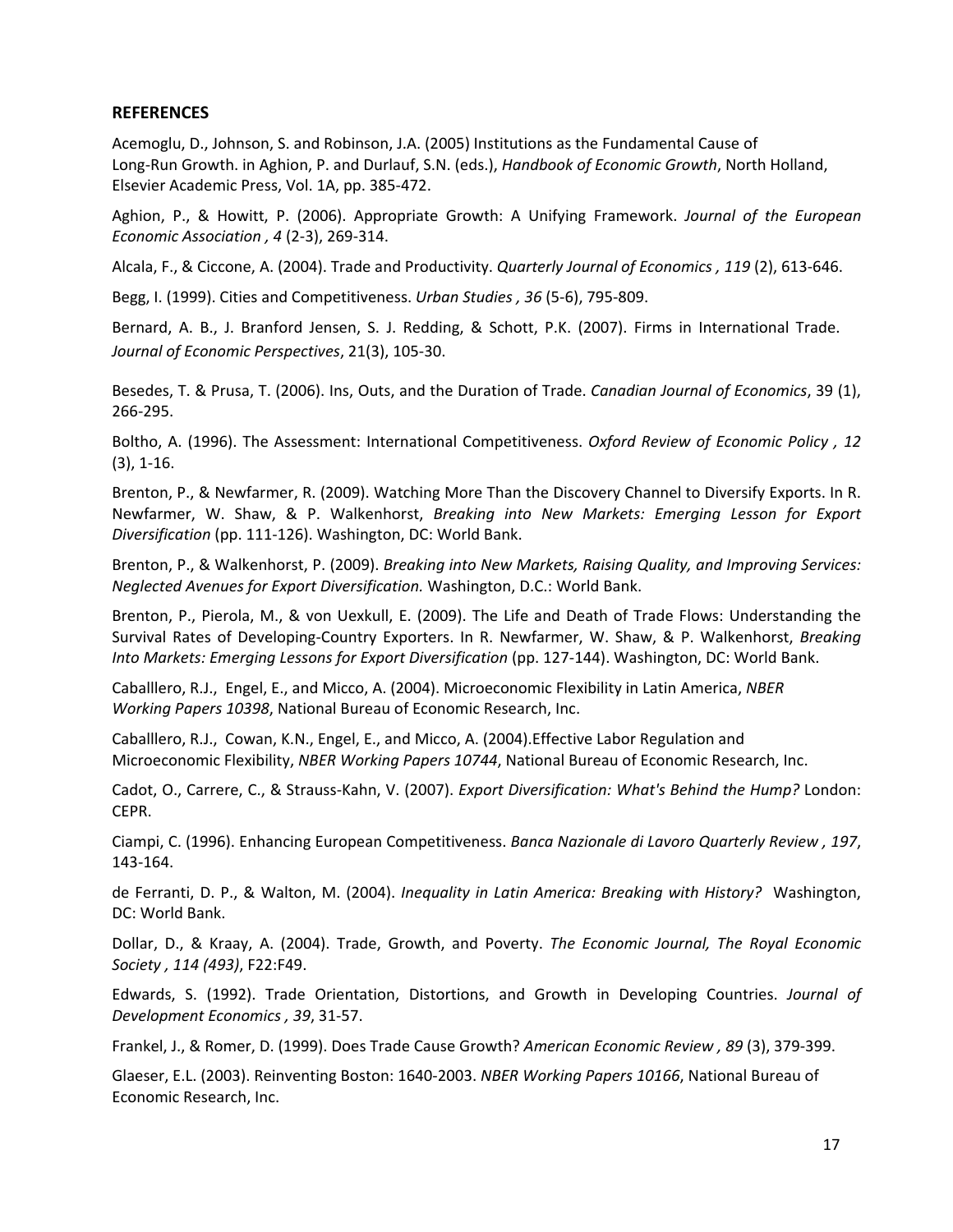Glaeser, E.L. (2008). The Economic Approach to Cities. *Harvard Institute of Economic Research Discussion Paper No. 2149,* Harvard University.

Haddad, M., Lim, J.J., & Saborowski, C. (2010). Managing Openness and Volatility: The Role of Export Diversification. *Economic Premise*, Number 6, March 2010, PREM, The World Bank.

Hallak, J., & Sivadasan, J. (2009). *Firms' Exporting Behavior Under Quality Constraints.* Cambridge, MA: National Bureau of Economic Research.

Harrison, A., & Rodríguez‐Clare, A. (2009). *Trade, Foreign Investment, and Industrial Policy for Developing Countries.* Cambridge, MA: National Bureau for Economic Research.

Hatta, T. (1977). A Theory of Piecemeal Policy Recommendations. *Review of Economic Studies,* 44, 1‐21.

Hausmann R., Klinger B., & Lawrence R. (2008). Examining Beneficiation. CID Working Paper No. 162. John F. Kennedy School of Government, Harvard University.

Hausmann, R., Rodrik, D., & Velasco, A. (2005). Growth Diagnostics. John F. Kennedy School of Government, Harvard University.

Hausman, R., Hwang, J., & Rodrik, D. (2007). What you Export Matters. *Journal of Economic Growth , 12*, 1‐ 25.

Hesse, H. (2009). Export Diversification and Economic Growth. In R. Newfarmer, W. Shaw, & P. Walkenhorst, *Breaking into New Markets: Emerging Lesson for Export Diversification* (pp. 55‐80). Washington, DC: World Bank.

Hidalgo, C., Klinger, B., Barabasi, A., & Hausmann, R. (2007). The Product Space Conditions the Development of Nations. *Science , 317*, 482‐487.

Hummels, D., & Klenow, P. (2005). The Variety and Quality of a Nation's Exports. *American Economic Review , 95* (3), 704‐723.

ITU (2009). Measuring the Information Society – The ICT Development Index. International Telecommunication Union, Geneva.

Javorcik, B. S. (2004). Does Foreign Direct Investment Increase the Productivity of Domestic Firms? In Search of Spillovers through Backward Linkages. *American Economic Review*, 94(3), 605‐27.

Kaplinsky, Raphael (2004), "Spreading the Gains from Globalisation: What Can Be Learned from Value-Chain Analysis?" *Problems of Economic Transition* 47 (2), pp. 74–115.

Klinger, B. (2010). (New) Export Competitiveness. Mimeo. Center for International Development, Harvard University, February, 2010.

Krugman, P. (1996). Making Sense of the Competitiveness Debate. *Oxford Review of Economic Policy , 12*, 17‐25.

Kunst, R., & Marin, D. (1989). On Exports and Productivity: A Causal Analysis. *Review of Economics and Statistics , 71* (4), 699‐703.

Lall, S. (2000). The Technological Structure and Performance of Developing Country Manufactured Exports: 1995‐1998. *Oxford Development Studies , 28* (3), 337‐369.

Lall, S., & Wignaraja, G. (1998). *Mauritius: Dynamising Export Competitiveness.* London: Commonwealth Secretariat.

Lederman, D., & Maloney, W. (. (2007). *Natural Resources: Neither Curse Nor Destiny.* Washington, DC: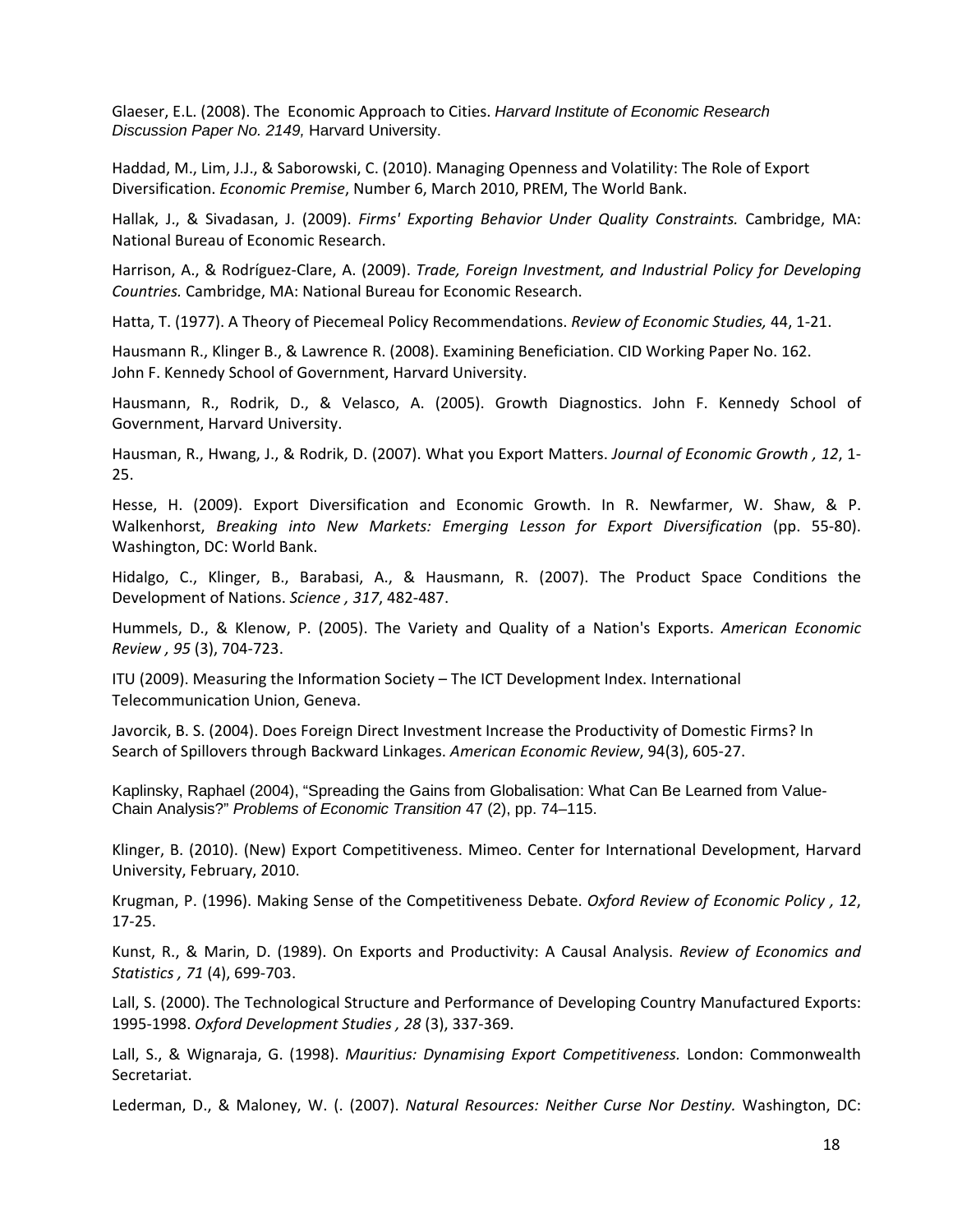World Bank and Stanford University Press.

Lederman, D., & Maloney, W. (2009). Trade Structure and Growth. In R. Newfarmer, W. Shaw, & P. Walkenhorst, *Breaking into New Markets: Emerging Lesson for Export Diversification* (pp. 39‐54). Washington, DC: World Bank .

\_\_\_\_\_\_\_\_\_\_\_\_\_\_\_\_\_\_\_\_\_\_\_\_(2009b). *Trade Quality, Regional Study (LCR).* World Bank.

Lin, J., & Chang, H. (2009). DPR Debate: Should Industrial Policy in Developing Countries Conform to Comparative Advantage or Defy It? *Development Policy Review , 27* (5), 483‐502.

Arvis, J‐F., M. Mustra, L. Ojala, B. Shepherd, & D. Saslavsky (2010). Connecting to Compete 2010 – Trade Logistics in the Global Economy. World Bank, Washington, D.C.

Markusen, J. & Venables, A. (1999). Foreign Direct Investment as a Catalyst for Industrial Development. *European Economic Review*, 43, 335‐356.

Melitz, M. J. (2003). The Impact of Trade on Intra-Industry Reallocations and Aggregate Industry Productivity. *Econometrica*, 71(6), 1695‐1725.

North, D.C. (1990). *Institutions, Institutional Change and Economic Performance*, Cambridge, Cambridge University Press.

OECD (2005). *OECD Glossary of Statistical Terms*, http://stats.oecd.org/glossary/detail.asp?ID=399, accessed 9 October, 2009.

Porter, M. (1990). *The Competitive Advantage of Nations.* New York: Free Press.

Porter, M., & Schwab, K. (2008). *The Global Competitiveness Report: 2008‐2009.* Geneva: World Economic Forum.

Rodriguez, F. & D. Rodrik (2001). Trade Policy and Economic Growth: A Skeptic's Guide to the Cross‐ National Evidence. NBER Chapters, in: *NBER Macroeconomics Annual 2000*, (15), 261‐338.

Rodriguez‐Clare, A. (1995). Multinationals, Linkages, and Economic Development. *American Economic Review,* 86, 852‐873.

Rodriguez‐Pose, A. (2010). Trade and Regional Inequality. The World Bank (forthcoming)

Rodrik, D. (2007). Industrial Development: Stylized Facts and Policies. *Industrial Development for the 21st Century.* New York: UN.

Rodrik, D. (2006). What's so Special about China's Exports? *China and World Economy , 14*, 1‐19.

Romalis, J. (2007). *Market Access, Openness, and Growth.* Cambridge, MA: National Bureau of Economic Research .

Sachs, J.D. and Warner, A.M. (1995). Economic Reform and the Process of Global Integration. *Brookings Papers on Economic Activity*, 1‐118.

Schott, P. (2004). Across Product Versus Within Product Specialization in International Trade. *Quarterly Journal of Economics* .

UNIDO (2009). World Productivity Database, https://www.unido.org/data1/wpd/Index.cfm, accessed March 3, 2010.

UNDP (2006). Trade on Human Terms: Transforming Trade for Human Development in Asia and the Pacific. Published by Macmillan India Ltd. for the UNDP Regional Center in Colombo.